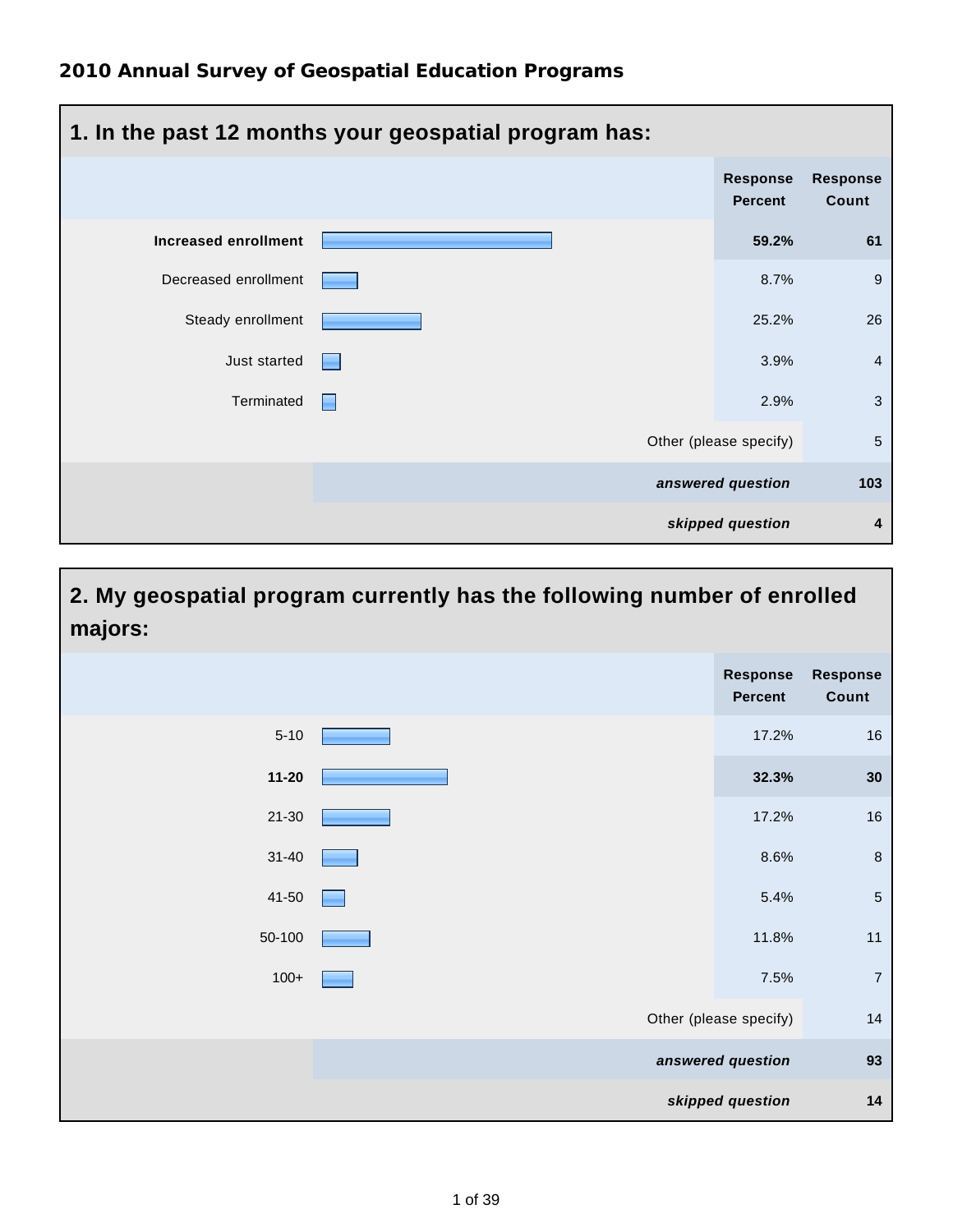| 3. Which underserved population do you struggle with most to recruit into<br>your program (that are not geographically related)? |  |                                   |                          |  |
|----------------------------------------------------------------------------------------------------------------------------------|--|-----------------------------------|--------------------------|--|
|                                                                                                                                  |  | <b>Response</b><br><b>Percent</b> | <b>Response</b><br>Count |  |
| Hispanic                                                                                                                         |  | 13.7%                             | 14                       |  |
| <b>African American</b>                                                                                                          |  | 32.4%                             | 33                       |  |
| Native Indian                                                                                                                    |  | 12.7%                             | 13                       |  |
| Women                                                                                                                            |  | 11.8%                             | 12                       |  |
| Does Not Apply                                                                                                                   |  | 29.4%                             | 30                       |  |
|                                                                                                                                  |  | Other:                            | $\overline{7}$           |  |
|                                                                                                                                  |  | answered question                 | 102                      |  |
|                                                                                                                                  |  | skipped question                  | 5                        |  |

| 4. Your largest source of new geospatial students is:      |  |                                   |                          |  |
|------------------------------------------------------------|--|-----------------------------------|--------------------------|--|
|                                                            |  | <b>Response</b><br><b>Percent</b> | <b>Response</b><br>Count |  |
| High school                                                |  | 17.4%                             | 16                       |  |
| Unemployed                                                 |  | 9.8%                              | 9                        |  |
| Reverse transfer (already have an<br>undergraduate degree) |  | 19.6%                             | 18                       |  |
| Undecided college students                                 |  | 21.7%                             | 20                       |  |
| <b>Workforce training</b>                                  |  | 31.5%                             | 29                       |  |
|                                                            |  | Other:                            | 16                       |  |
|                                                            |  | answered question                 | 92                       |  |
|                                                            |  | skipped question                  | 15                       |  |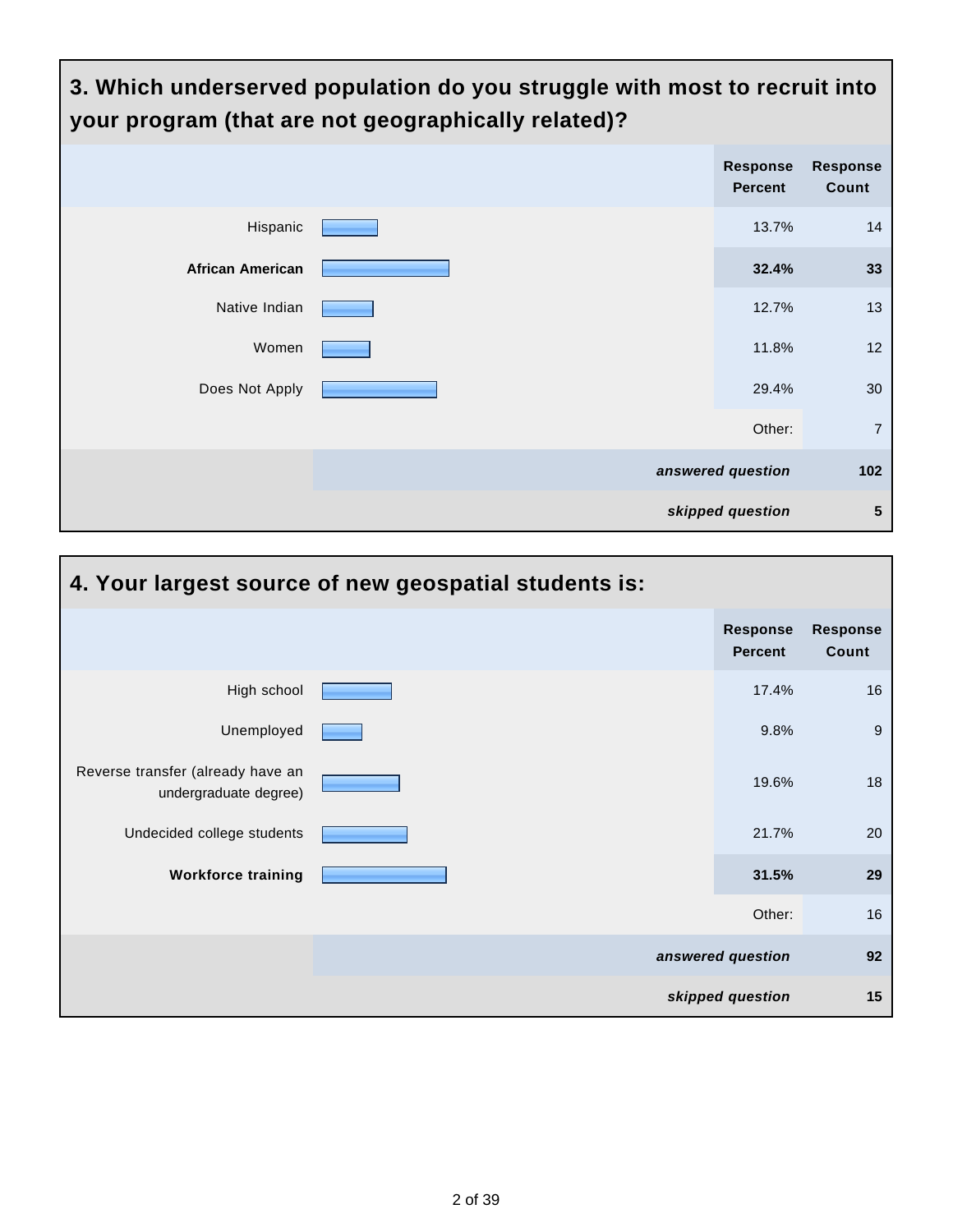### **5. In the last 12 months, how many of your students have been hired into geospatial positions? Response Percent Response Count** 1 8.0% 7 2 **2 18.2%** 16  $3 \t 13.6\t 12$ **4** 11.4% **10 5+ 48.9% 43**

Approximately how many graduates were hired? 43

**answered question 88**

**skipped question 19**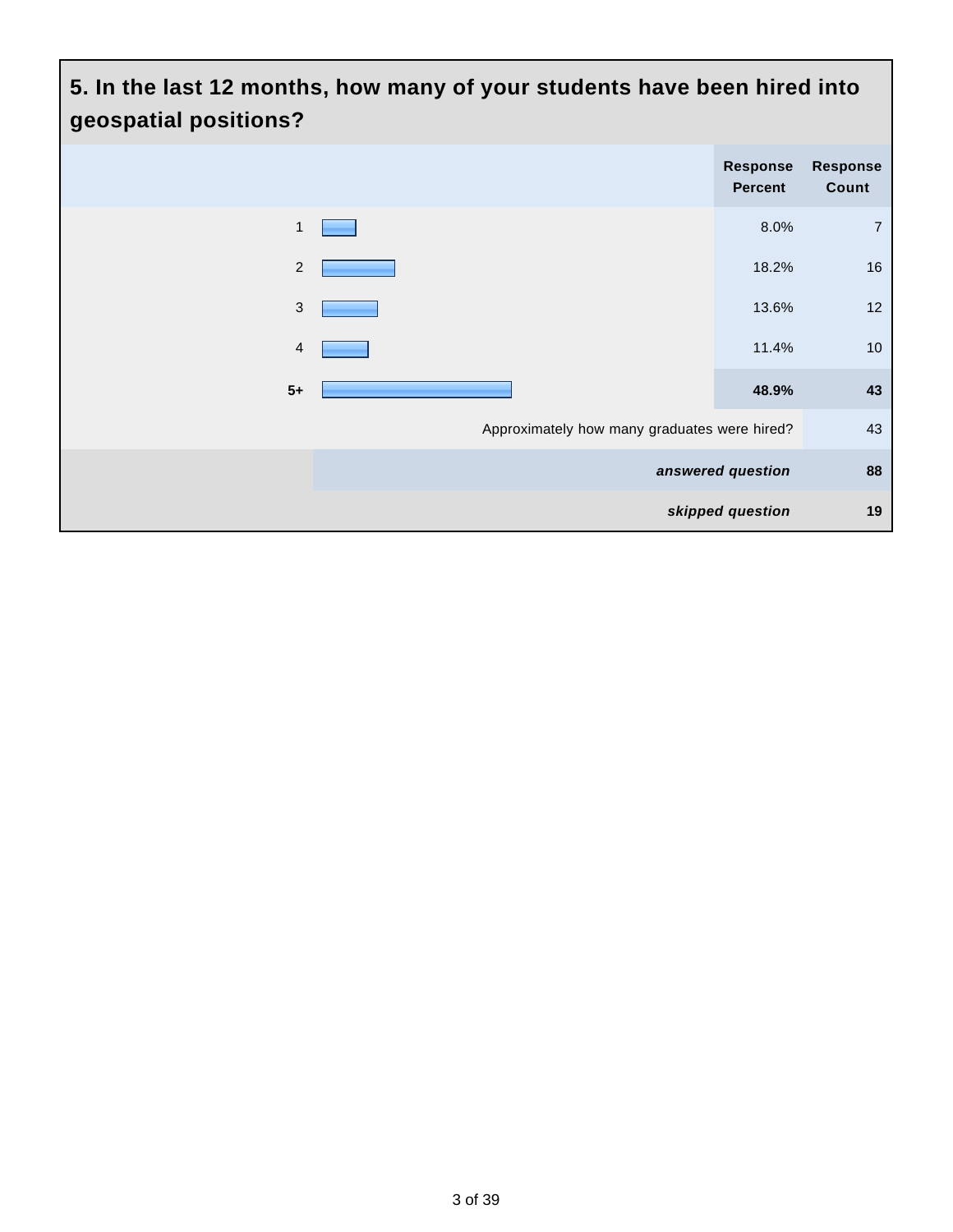## **6. How many of your students that were hired into geospatial positions were hired into the following positions:**

|                                         | $0 - 20%$     | $21 - 40%$    | $41 - 60%$    | $61 - 80%$  | $81 -$<br>100%         | Rating<br>Average | <b>Response</b><br><b>Count</b> |
|-----------------------------------------|---------------|---------------|---------------|-------------|------------------------|-------------------|---------------------------------|
| <b>Local Government</b>                 | 44.9%<br>(31) | 20.3%<br>(14) | 17.4%<br>(12) | $8.7\%$ (6) | $8.7\%$ (6)            | 2.16              | 69                              |
| <b>State Government</b>                 | 49.0%<br>(24) | 34.7%<br>(17) | $16.3\%$ (8)  | $0.0\%$ (0) | $0.0\%$ (0)            | 1.67              | 49                              |
| <b>Engineering Firm</b>                 | 46.8%<br>(22) | 38.3%<br>(18) | $10.6\%$ (5)  | $2.1\%$ (1) | $2.1\%$ (1)            | 1.74              | 47                              |
| <b>Surveying Firm</b>                   | 53.3%<br>(16) | 33.3%<br>(10) | $0.0\%$ (0)   | $3.3\%$ (1) | $10.0\%$ (3)           | 1.83              | 30                              |
| <b>Environmental Consulting Firm</b>    | 42.2%<br>(19) | 37.8%<br>(17) | 20.0% (9)     | $0.0\%$ (0) | $0.0\%$ (0)            | 1.78              | 45                              |
| Self-employed Independent<br>Contractor | 76.5%<br>(13) | $17.6\%$ (3)  | $0.0\%$ (0)   | $5.9\%$ (1) | $0.0\%$ (0)            | 1.35              | 17                              |
|                                         |               |               |               |             | Other (please specify) |                   | 34                              |
|                                         |               |               |               |             | answered question      |                   | 86                              |
|                                         |               |               |               |             | skipped question       |                   | 21                              |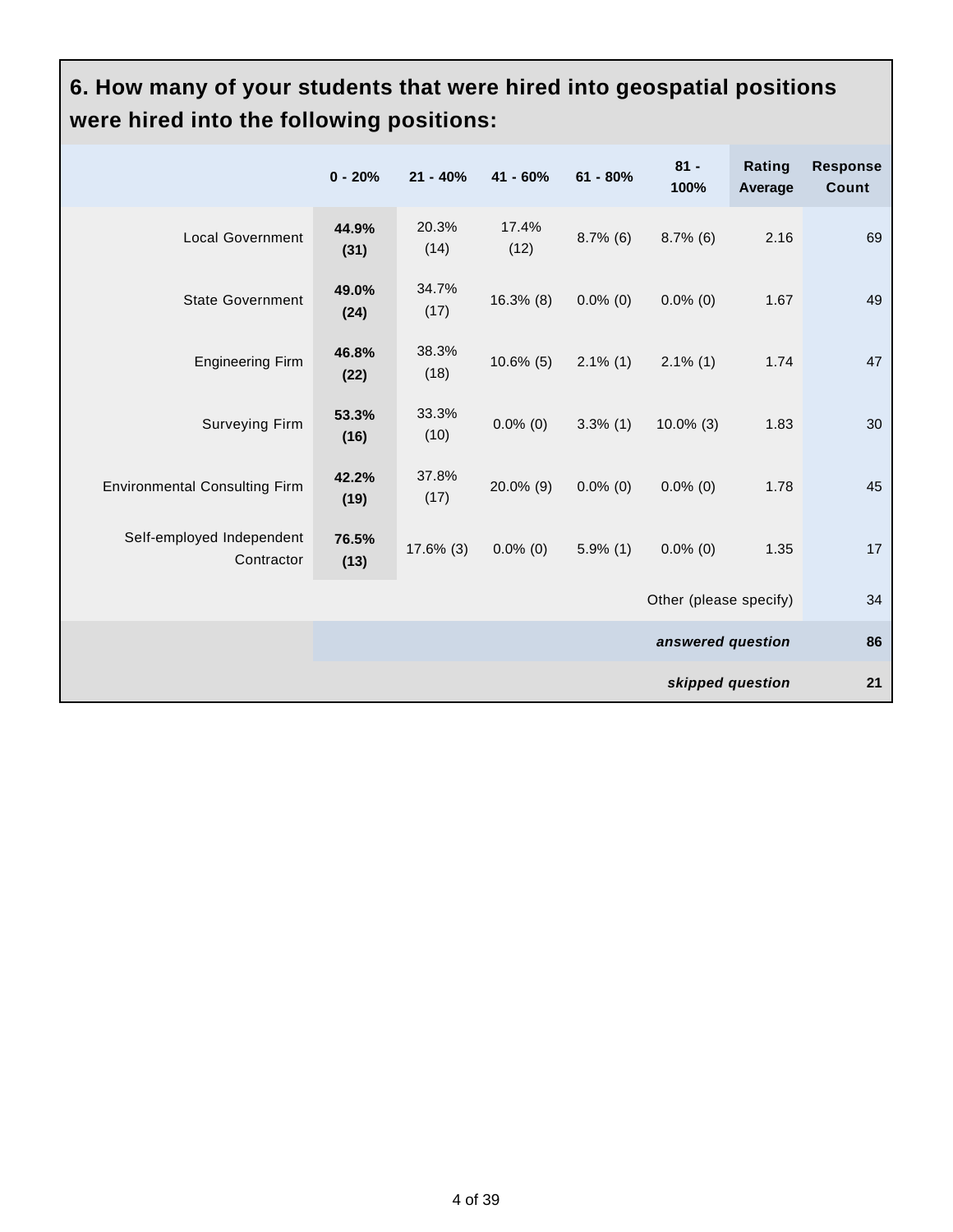#### **7. Where are GIS and/or geospatial technology topics are taught in your college? (select all that apply): Response Percent Response Count** As the main focus of workforce credit courses 33.0% 33 As the main focus of nontechnical credit courses 5.0% 5 As one component of another course 17.0% 17 As a noncredit course 2.0% 2.2 **As an academic for credit course 76.0% 76** Other: 11 **answered question 100 skipped question 7**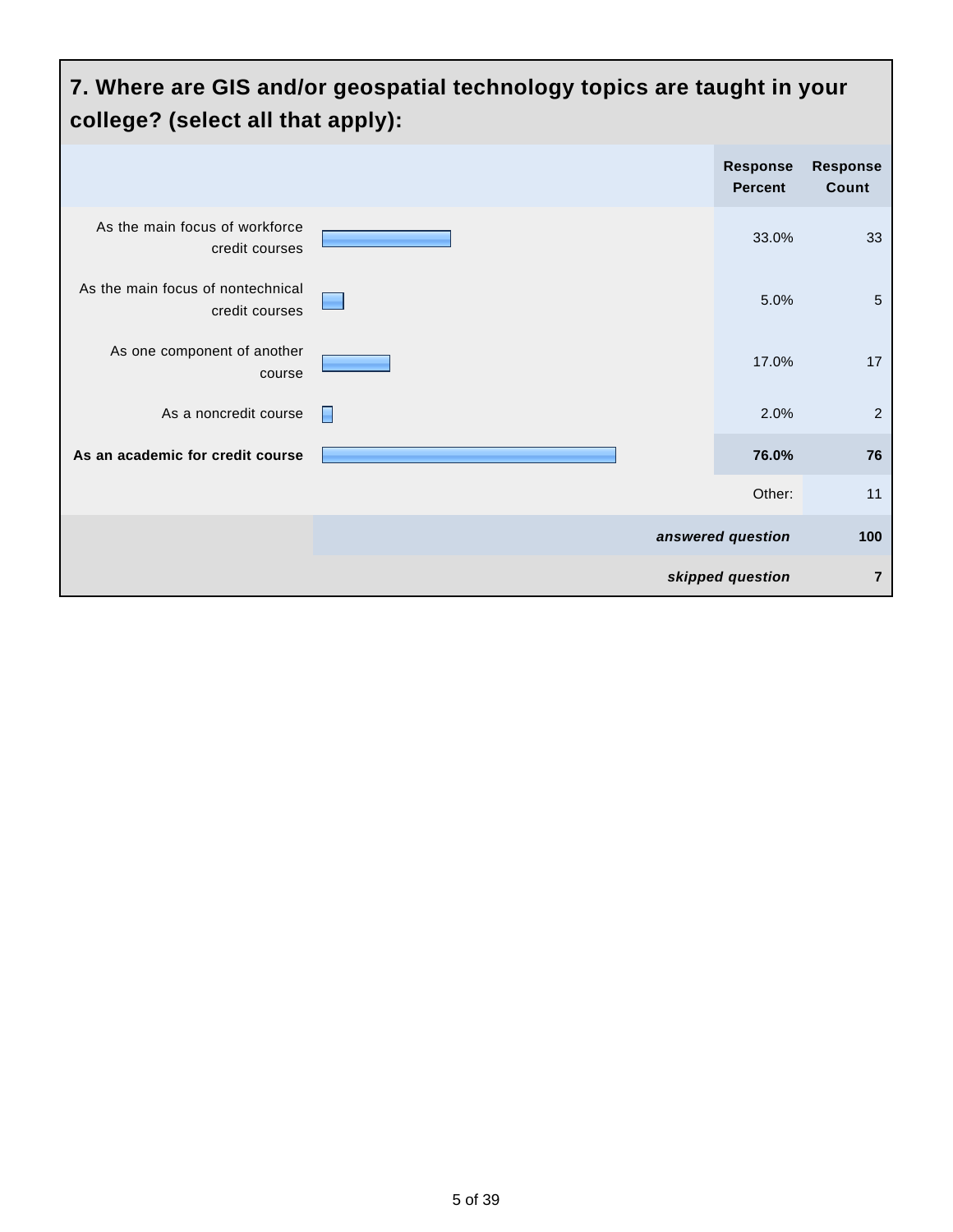#### **Not Important Slightly Important Undecided Important Most Important Rating Average Response Count** Secondary (High School) articulation 28.2% (29) 20.4% (21) 12.6% (13) **33.0% (34)**  $5.8\%$  (6)  $2.68$  10 University articulation 9.0% (9) 14.0% (14) 6.0% (6) **54.0% (54)** 17.0% (17)  $3.56$  10 Internships 2.9% (3) 2.9% (3) 9.7% (10) **49.5% (51)** 35.0% (36) 4.11 10 Job opportunities 0.0% (0) 1.0% (1) 1.9% (2) 39.8% (41) **57.3% (59)** 4.53 10 General education credit 9.8% (10) 23.5% (24) 16.7% (17) **43.1% (44)**  $6.9\% (7)$   $3.14$   $10$ General recruitment 4.0% (4) 7.9% (8) 11.9% (12) **58.4% (59)** 17.8% (18)  $3.78$  10 Minority/underserved population recruitment 7.9% (8) 17.8% (18) 27.7% (28) **38.6% (39)** 7.9% (8) 3.21 10 Grant writing 15.8% (16) 19.8% (20) 22.8% (23) **28.7% (29)** 12.9% (13)  $3.03$  10 Curriculum development 2.9% (3) 9.7% (10) 7.8% (8) **49.5% (51)** 30.1% (31) 3.94 10 Career pathways 2.9% (3) 2.9% (3) 6.9% (7) **64.7% (66)** 22.5% (23) 4.01 10 Professional training for yourself and peers 3.0% (3) 10.9% (11) 5.9% (6) **54.5% (55)** 25.7% (26) 3.89 10 Other (please specify)

**8. Rank the following issues by importance to your geospatial program:**

**answered question 104** 

**skipped question**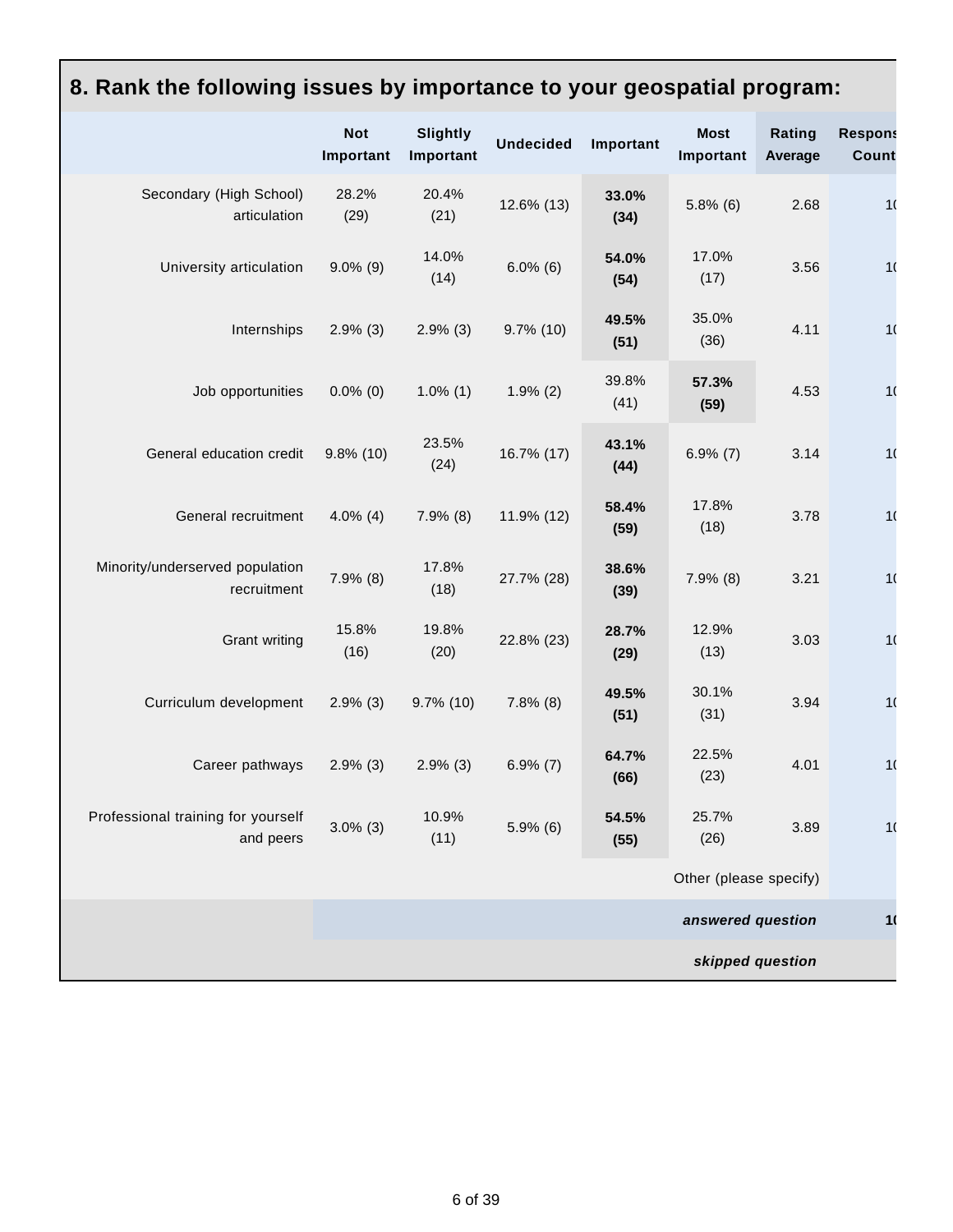| 9. Do you currently have any course to course articulation agreements<br>with 4-year universities? |                                        |                                   |                          |  |
|----------------------------------------------------------------------------------------------------|----------------------------------------|-----------------------------------|--------------------------|--|
|                                                                                                    |                                        | <b>Response</b><br><b>Percent</b> | <b>Response</b><br>Count |  |
| Yes                                                                                                |                                        | 36.6%                             | 37                       |  |
| <b>No</b>                                                                                          |                                        | 63.4%                             | 64                       |  |
|                                                                                                    | If yes, please list the course titles. |                                   | 46                       |  |
|                                                                                                    |                                        | answered question                 | 101                      |  |
|                                                                                                    |                                        | skipped question                  | 6                        |  |

| 10. Please indicate which Web 2.0 Social Networking sites are important<br>for your geospatial program. |  |                                   |                                 |  |
|---------------------------------------------------------------------------------------------------------|--|-----------------------------------|---------------------------------|--|
|                                                                                                         |  | <b>Response</b><br><b>Percent</b> | <b>Response</b><br><b>Count</b> |  |
| Youtube                                                                                                 |  | 23.5%                             | 23                              |  |
| Facebook                                                                                                |  | 32.7%                             | 32                              |  |
| LinkedIn                                                                                                |  | 16.3%                             | 16                              |  |
| Twitter                                                                                                 |  | 8.2%                              | $\bf 8$                         |  |
| Blogger                                                                                                 |  | 6.1%                              | 6                               |  |
| None, I don't use Web 2.0                                                                               |  | 50.0%                             | 49                              |  |
|                                                                                                         |  | Other (please specify)            | 16                              |  |
|                                                                                                         |  | answered question                 | 98                              |  |
|                                                                                                         |  | skipped question                  | $\boldsymbol{9}$                |  |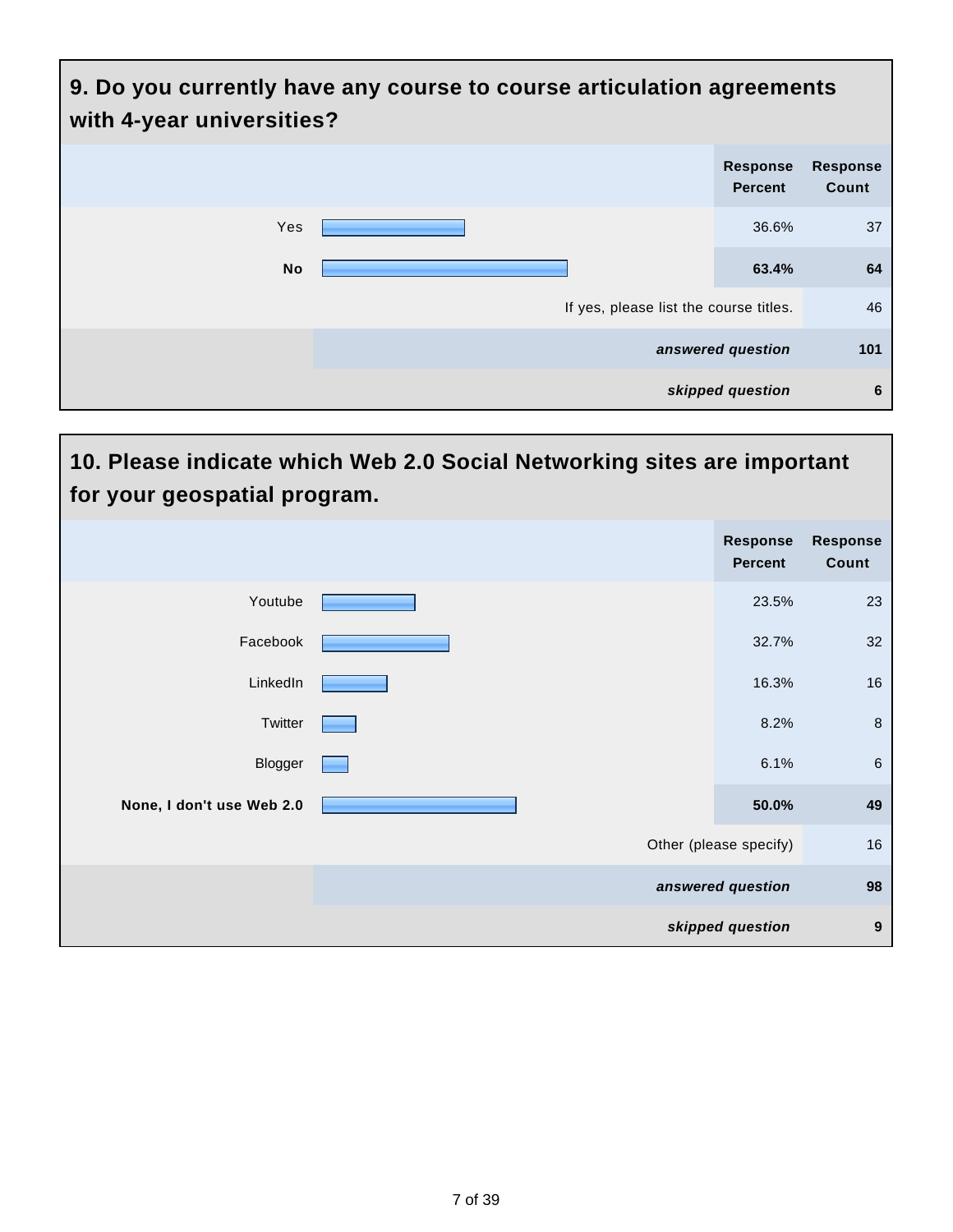# **11. Indicate which software applications are important to your geospatial program.**

|                  | <b>Not</b><br>Important | <b>Slightly</b><br>Important | <b>Undecided</b> | Important    | <b>Most</b><br>Important | <b>Response</b><br>Count |
|------------------|-------------------------|------------------------------|------------------|--------------|--------------------------|--------------------------|
| Google Earth     | $1.0\%$ (1)             | 27.2% (28)                   | $2.9\%$ (3)      | 56.3% (58)   | 12.6% (13)               | 103                      |
| <b>Bing Maps</b> | 30.4% (28)              | 23.9% (22)                   | 18.5% (17)       | 23.9% (22)   | $3.3\%$ (3)              | 92                       |
| NASA Whirl Wind  | 42.2% (35)              | 16.9% (14)                   | 27.7% (23)       | 12.0% (10)   | $1.2\%$ (1)              | 83                       |
| ArcGIS Explorer  | 18.2% (16)              | 27.3% (24)                   | $9.1\%$ (8)      | 29.5% (26)   | 15.9% (14)               | 88                       |
| <b>ITT ENVI</b>  | 40.4% (36)              | 13.5% (12)                   | 14.6% (13)       | 20.2% (18)   | 11.2% (10)               | 89                       |
| ArcGIS           | $1.0\%$ (1)             | $1.0\%$ (1)                  | $0.0\%$ (0)      | $9.8\%$ (10) | 88.2% (90)               | 102                      |
| Smallworld       | 65.1% (56)              | 11.6% (10)                   | 19.8% (17)       | $2.3\%$ (2)  | $1.2\%$ (1)              | 86                       |
| Autodesk         | 35.6% (32)              | 21.1% (19)                   | $11.1\%$ (10)    | 17.8% (16)   | 14.4% (13)               | 90                       |
| DeLorme          | 62.4% (53)              | 12.9% (11)                   | 17.6% (15)       | $5.9\%$ (5)  | $1.2\%$ (1)              | 85                       |
| Intergraph       | 68.6% (59)              | 11.6% (10)                   | 12.8% (11)       | $2.3\%$ (2)  | $4.7\%$ (4)              | 86                       |
| Multispec        | 56.8% (50)              | 13.6% (12)                   | 21.6% (19)       | $5.7\%$ (5)  | $2.3\%$ (2)              | 88                       |
| PCI              | 69.8% (60)              | $5.8\%$ (5)                  | 19.8% (17)       | $2.3\%$ (2)  | $2.3\%$ (2)              | 86                       |
| Imagine          | 37.5% (33)              | 12.5% (11)                   | 18.2% (16)       | 17.0% (15)   | 14.8% (13)               | 88                       |
| AutoCad          | 27.2% (25)              | 23.9% (22)                   | $8.7\%$ (8)      | 28.3% (26)   | 12.0% (11)               | 92                       |
|                  |                         |                              |                  |              | Other (please specify)   | 26                       |
|                  |                         |                              |                  |              | answered question        | 104                      |
|                  |                         |                              |                  |              | skipped question         | $\mathbf 3$              |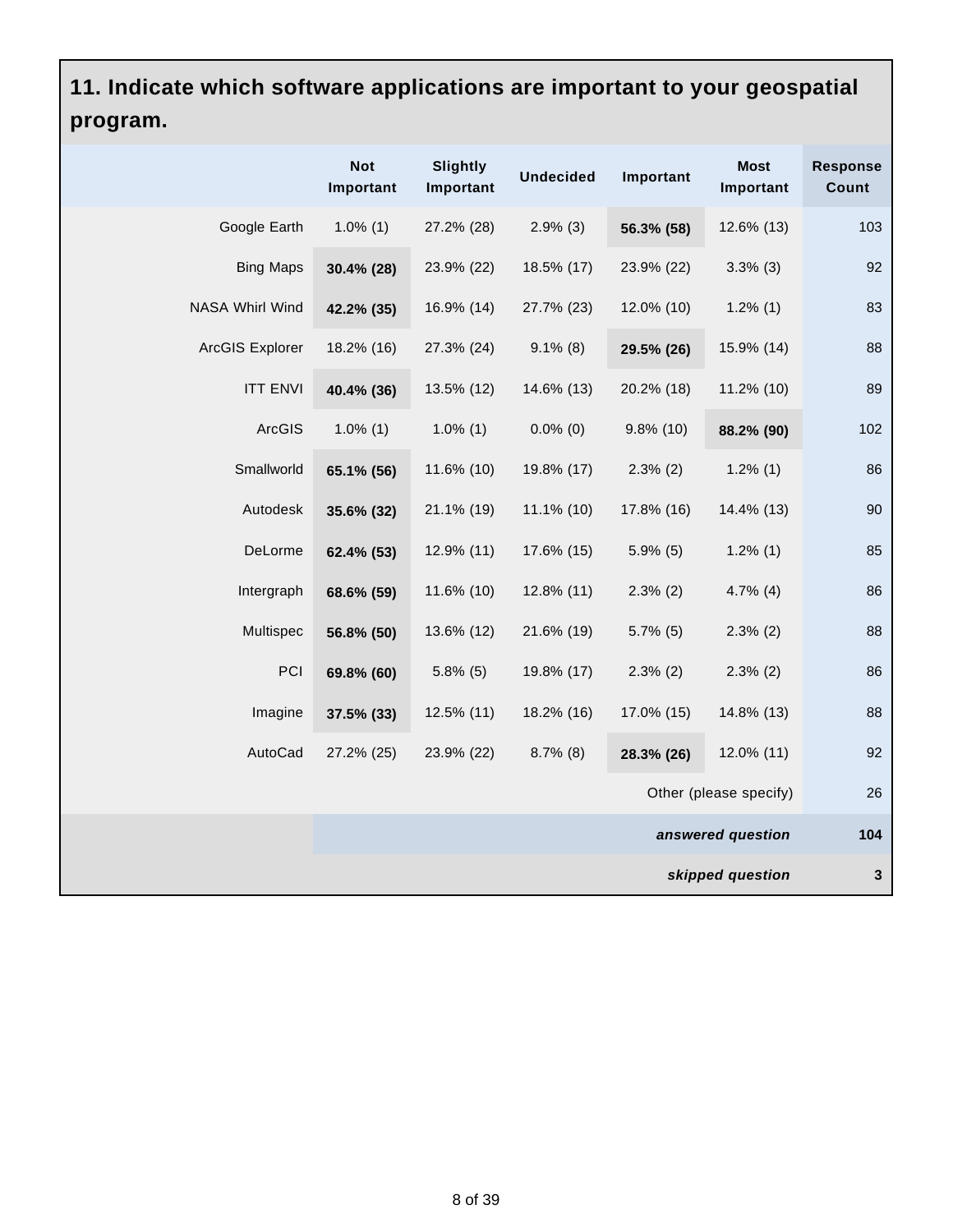| 12. Do your GIS courses meet any general education requirements at your<br>college?                  |                                   |                          |
|------------------------------------------------------------------------------------------------------|-----------------------------------|--------------------------|
|                                                                                                      | <b>Response</b><br><b>Percent</b> | <b>Response</b><br>Count |
| Yes                                                                                                  | 30.4%                             | 31                       |
| <b>No</b>                                                                                            | 69.6%                             | 71                       |
| If yes please list the course title and specify the general education requirement that it satisfies. |                                   | 28                       |
|                                                                                                      | answered question                 | 102                      |
|                                                                                                      | skipped question                  | 5                        |

## **13. Have you referenced any of the following workforce studies or core curriculum projects in designing your GIS curriculum? (check all that apply)**

|                                                                                |                                | <b>Response</b><br><b>Percent</b> | <b>Response</b><br>Count |
|--------------------------------------------------------------------------------|--------------------------------|-----------------------------------|--------------------------|
| <b>UCGIS Body of Knowledge</b>                                                 |                                | 73.6%                             | 53                       |
| <b>NCGIA GIS Core Curriculum for</b><br>Technical Program (CCTP)               |                                | 15.3%                             | 11                       |
| NCGIA Core Curriculum in GIS                                                   |                                | 52.8%                             | 38                       |
| <b>ASPRS Remote Sensing Core</b><br>Curricula                                  |                                | 25.0%                             | 18                       |
| <b>USGIF Academy Curriculum</b>                                                |                                | 9.7%                              | $\overline{7}$           |
| IAEGS Model Curriculum                                                         |                                | 2.8%                              | $\overline{2}$           |
| Department of Labor Geospatial<br><b>Technology Competency Model</b><br>(GTCM) |                                | 52.8%                             | 38                       |
|                                                                                | Other Studies (please specify) |                                   | 12                       |
|                                                                                |                                | answered question                 | 72                       |
|                                                                                |                                | skipped question                  | 35                       |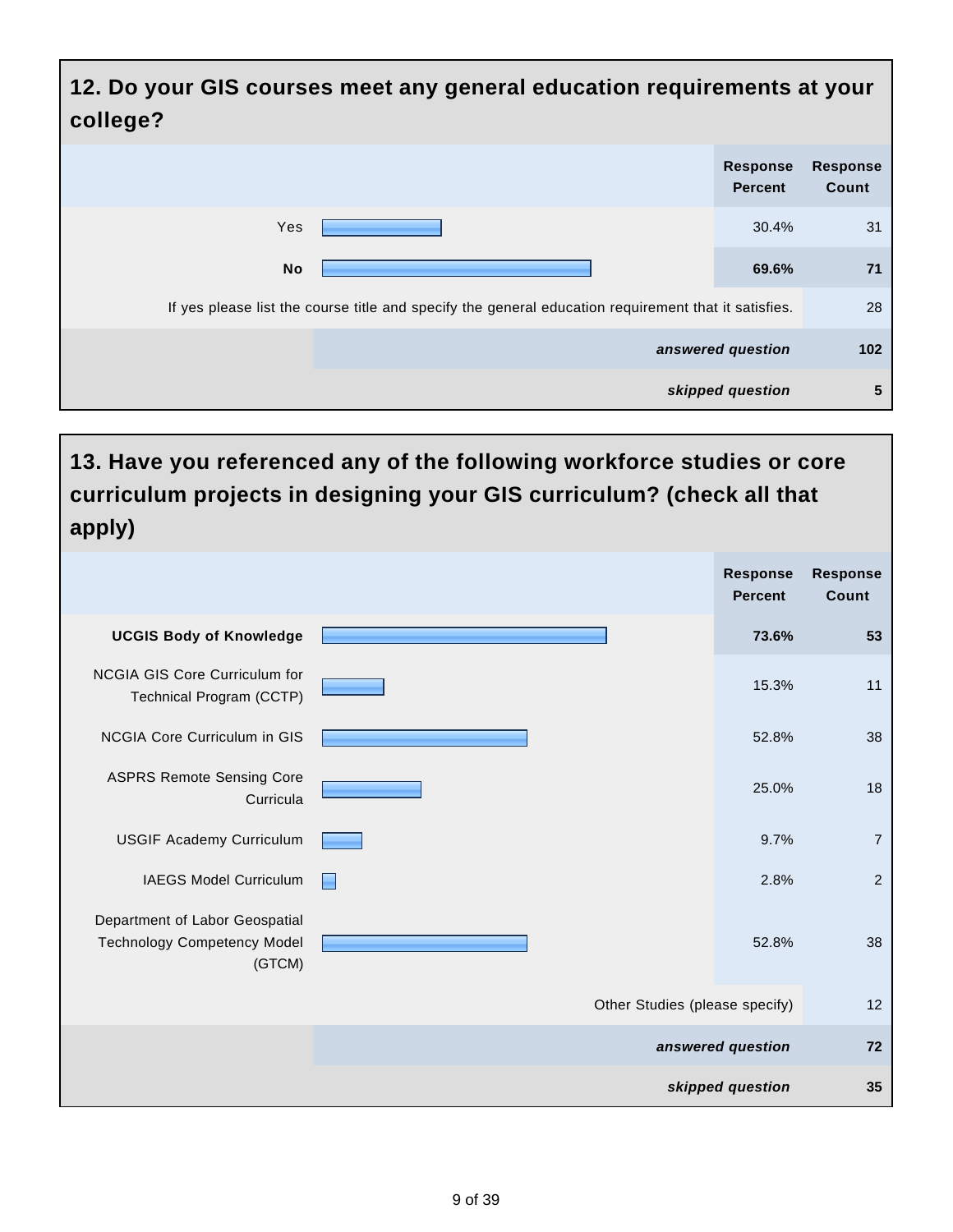| 14. In the past 12 months the demad for geospatial graduates in the local<br>workforce has: |  |                                   |                          |  |
|---------------------------------------------------------------------------------------------|--|-----------------------------------|--------------------------|--|
|                                                                                             |  | <b>Response</b><br><b>Percent</b> | <b>Response</b><br>Count |  |
| Increased                                                                                   |  | 24.8%                             | 26                       |  |
| Decreased                                                                                   |  | 17.1%                             | 18                       |  |
| <b>Remained stable</b>                                                                      |  | 40.0%                             | 42                       |  |
| No available data                                                                           |  | 18.1%                             | 19                       |  |
|                                                                                             |  | answered question                 | 105                      |  |
|                                                                                             |  | skipped question                  | $\mathbf{2}$             |  |



| 16. If so, how did you learn about the GeoTech Center? |   |                                   |                          |  |  |
|--------------------------------------------------------|---|-----------------------------------|--------------------------|--|--|
|                                                        |   | <b>Response</b><br><b>Percent</b> | <b>Response</b><br>Count |  |  |
| GeoTech Center website                                 |   | 9.2%                              | $\overline{7}$           |  |  |
| Website other than GeoTech Center                      | Е | 2.6%                              | $\overline{2}$           |  |  |
| <b>Conference</b>                                      |   | 50.0%                             | 38                       |  |  |
| Colleague                                              |   | 38.2%                             | 29                       |  |  |
|                                                        |   | Other:                            | 15                       |  |  |
|                                                        |   | answered question                 | 76                       |  |  |
|                                                        |   | skipped question                  | 31                       |  |  |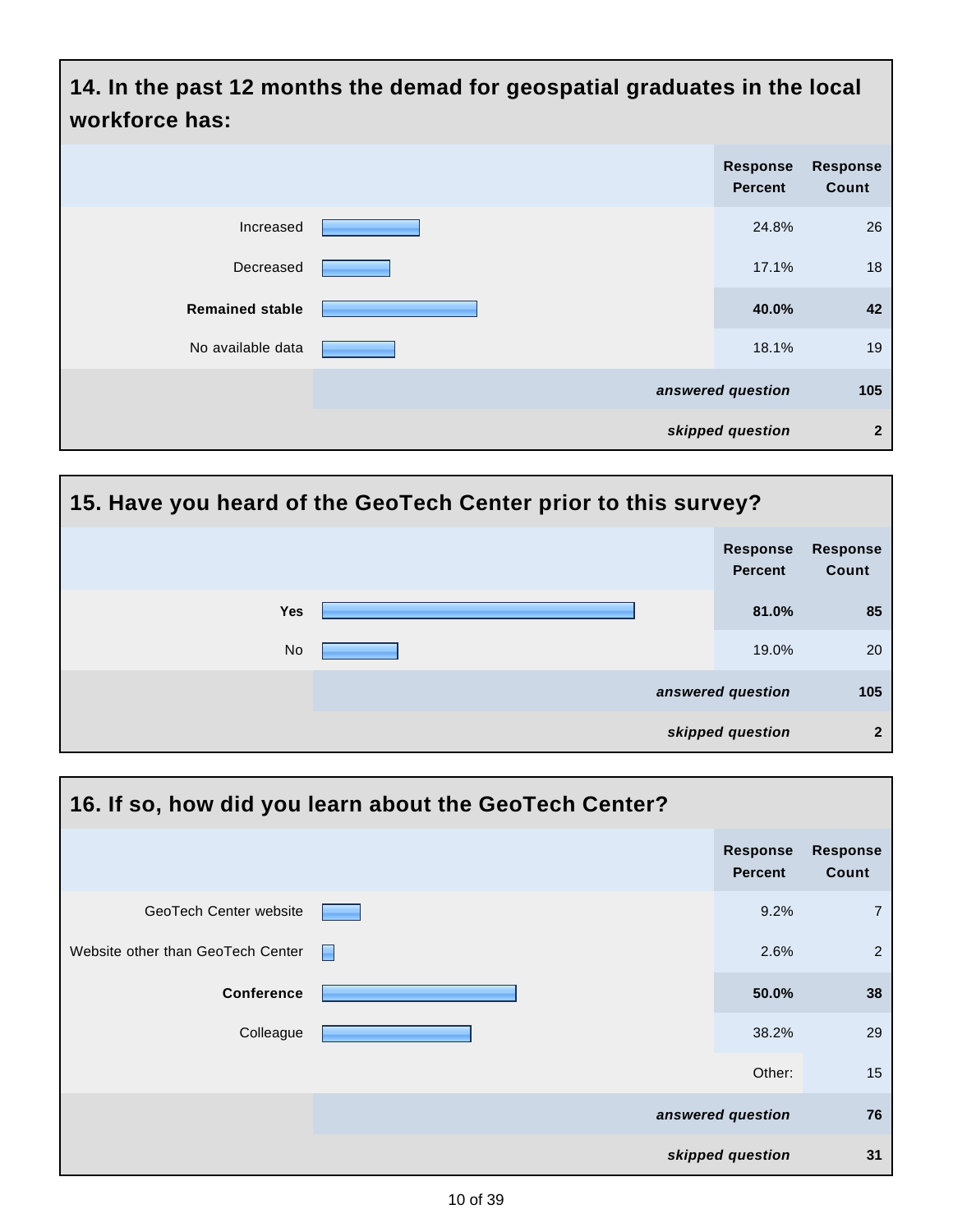# **17. The GeoTech Center will be hosting a series of professional development webinars throughout the year. Please indicate on a sacle of 0 to 5 (0-least important, 5-most important) possible topics.**

|                                                           | <b>Not</b><br>Important                           | <b>Slightly</b><br>Important | <b>Undecided</b> | Important     | <b>Most</b><br>Important | Rating<br>Average | <b>Respons</b><br>Count |
|-----------------------------------------------------------|---------------------------------------------------|------------------------------|------------------|---------------|--------------------------|-------------------|-------------------------|
| Technical training on ESRI products                       | $7.8\%$ (8)                                       | 12.6%<br>(13)                | $6.8\%$ (7)      | 32.0%<br>(33) | 40.8%<br>(42)            | 3.85              | 1 <sub>1</sub>          |
| Technical training on ITT ENVI<br>products                | 34.7%<br>(34)                                     | 14.3%<br>(14)                | 23.5% (23)       | 19.4%<br>(19) | $8.2\%$ (8)              | 2.52              |                         |
| Technical training on other products                      | 17.7%<br>(17)                                     | 18.8%<br>(18)                | 33.3% (32)       | 27.1%<br>(26) | $3.1\%$ (3)              | 2.79              |                         |
| Expanding Geospatial Across the<br>Disciplines and Campus | $4.0\%$ (4)                                       | $5.9\%$ (6)                  | $5.9\%$ (6)      | 46.5%<br>(47) | 37.6%<br>(38)            | 4.08              | 1 <sup>1</sup>          |
| Developing Articulation Agreements                        | 14.3%<br>(14)                                     | 17.3%<br>(17)                | 13.3% (13)       | 28.6%<br>(28) | 26.5%<br>(26)            | 3.36              |                         |
| Free & Open Source Software for<br>GIS (FOSS4G)           | 13.1%<br>(13)                                     | 12.1%<br>(12)                | 13.1% (13)       | 37.4%<br>(37) | 24.2%<br>(24)            | 3.47              |                         |
|                                                           | Other topic(s) you would like to see on a webinar |                              |                  |               |                          |                   |                         |
|                                                           | answered question                                 |                              |                  |               | 1 <sub>1</sub>           |                   |                         |
|                                                           |                                                   |                              |                  |               | skipped question         |                   |                         |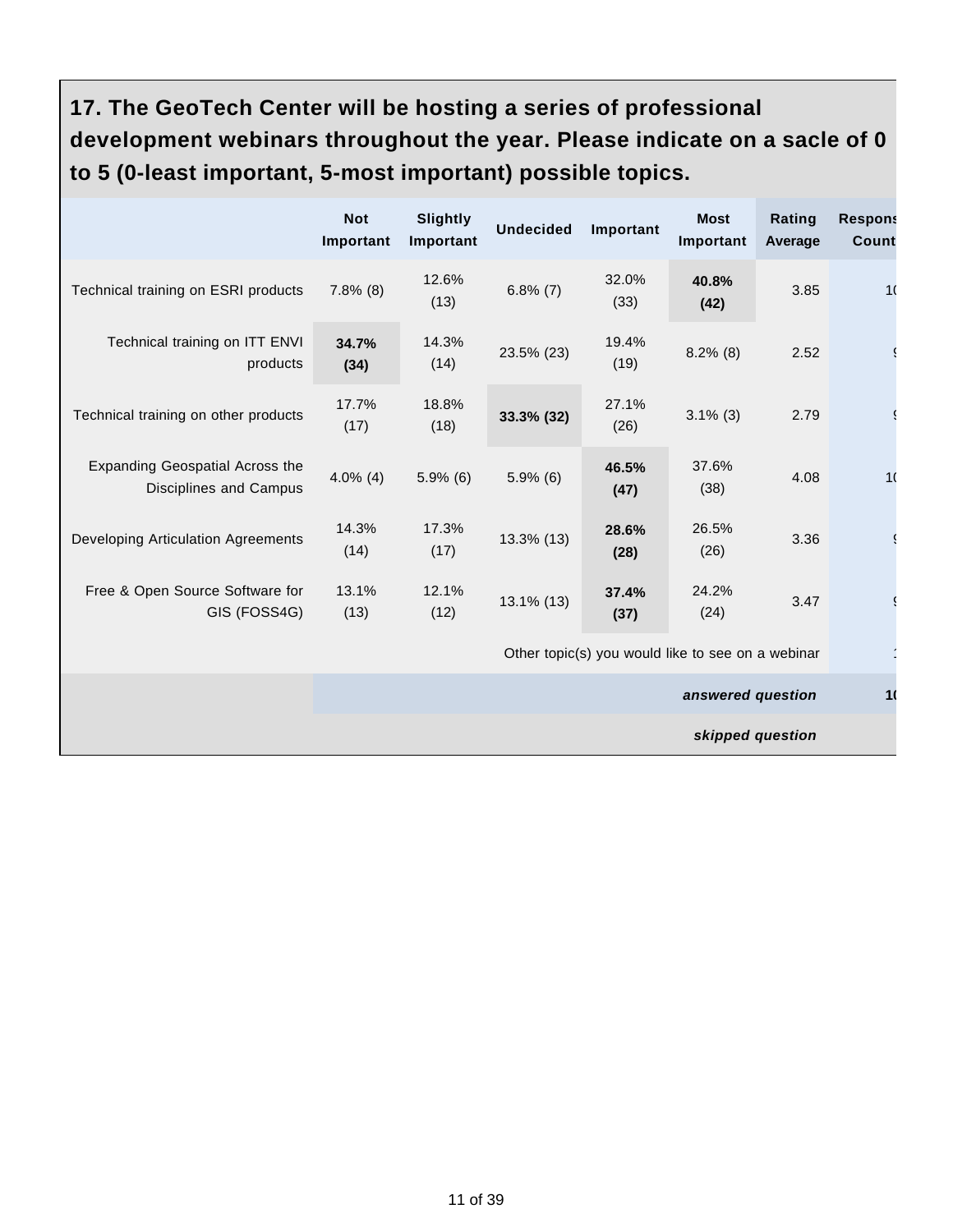#### **18. Please select your preferred method of receiving hands-on training from GeoTech workshops. Response Response Percent Count** 1 day workshops at local college **25** and 25 and 24.8% 25 2 day workshops at local college **23.8%** 24 3 day workshops at local college **7.9%** 8 A-5 day workshops at local college 2.0% 2.0% 1 day workshops at national 8.9% 9 conference 2 day workshops at national  $\Box$ 3.0% 3 conference 3 day workshops at national 2.0% 2 conference 4-5 day workshops at national  $\blacksquare$ 1.0% 1 conference **Webinar 26.7% 27** Other: 5 **answered question 101 skipped question 6**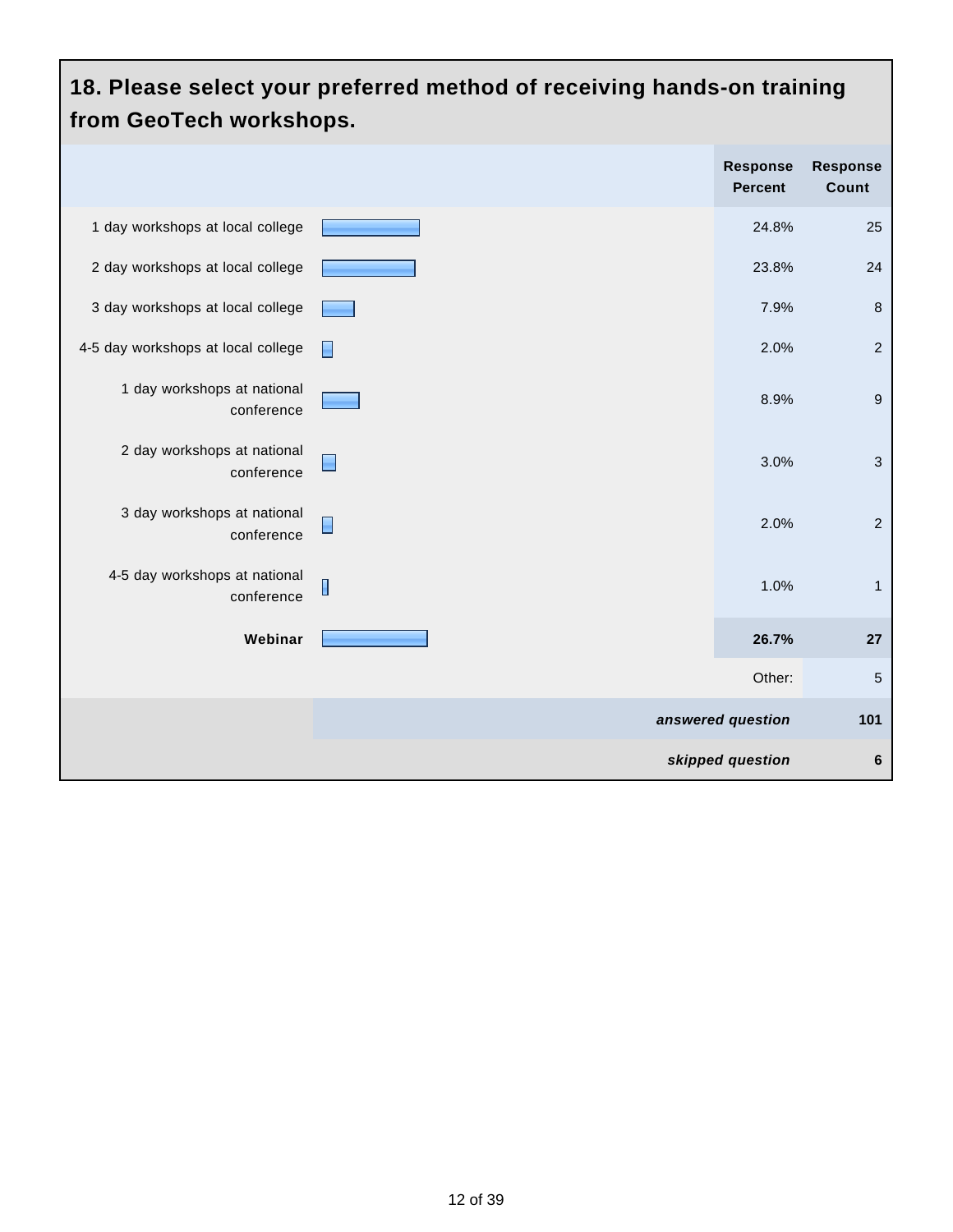**19. The GeoTech Center seeks to offer the most relevant professional development. Geospatial technology is a rapidly developing field. Rank each of the following potential areas of emerging technology in relative importance to you as an educator. You can recommend topics not mentioned at the end of this question.**

|                                                                       | <b>Not</b><br>Important | <b>Slightly</b><br>Important | <b>Undecided</b> | Important  | <b>Most</b><br>Important | <b>Response</b><br>Count |
|-----------------------------------------------------------------------|-------------------------|------------------------------|------------------|------------|--------------------------|--------------------------|
| Free and Open Source Software for<br>GIS (FOSS4G)                     | $8.8\%$ (9)             | 21.6% (22)                   | 11.8% (12)       | 42.2% (43) | 15.7% (16)               | 102                      |
| GIS and Science Trends                                                | $2.0\%$ (2)             | 10.0% (10)                   | $6.0\%$ (6)      | 55.0% (55) | 27.0% (27)               | 100                      |
| GIS and CAD Trends                                                    | $9.1\%$ (9)             | 20.2% (20)                   | 16.2% (16)       | 42.4% (42) | 12.1% (12)               | 99                       |
| <b>Enterprise GIS Trends</b>                                          | $5.1\%$ (5)             | 15.3% (15)                   | 23.5% (23)       | 42.9% (42) | 13.3% (13)               | 98                       |
| Server GIS Trends                                                     | $7.1\%$ (7)             | 15.3% (15)                   | 17.3% (17)       | 37.8% (37) | 22.4% (22)               | 98                       |
| Mobile GIS Trends                                                     | $3.0\%$ (3)             | $6.0\%$ (6)                  | $7.0\%$ (7)      | 59.0% (59) | 25.0% (25)               | 100                      |
| Cartography Trends in GIS                                             | $1.0\%$ (1)             | 20.0% (20)                   | $5.0\%$ (5)      | 54.0% (54) | 20.0% (20)               | 100                      |
| <b>Remote Sensing Technology</b>                                      | $0.0\%$ (0)             | $11.0\%$ (11)                | $2.0\%$ (2)      | 60.0% (60) | 27.0% (27)               | 100                      |
| Web-enabled GIS websites (Adobe<br>FLEX, Microsoft Silverlight, etc.) | $4.0\%$ (4)             | $9.0\%$ (9)                  | 11.0% (11)       | 49.0% (49) | 27.0% (27)               | 100                      |
| ArcExplorer                                                           | 14.1% (14)              | 21.2% (21)                   | 15.2% (15)       | 37.4% (37) | 12.1% (12)               | 99                       |
| Google Earth                                                          | $5.0\%$ (5)             | 15.8% (16)                   | $5.9\%$ (6)      | 55.4% (56) | 17.8% (18)               | 101                      |
|                                                                       |                         |                              |                  |            | Other (please specify)   | $\overline{7}$           |
|                                                                       |                         |                              |                  |            | answered question        | 103                      |
|                                                                       |                         |                              |                  |            | skipped question         | 4                        |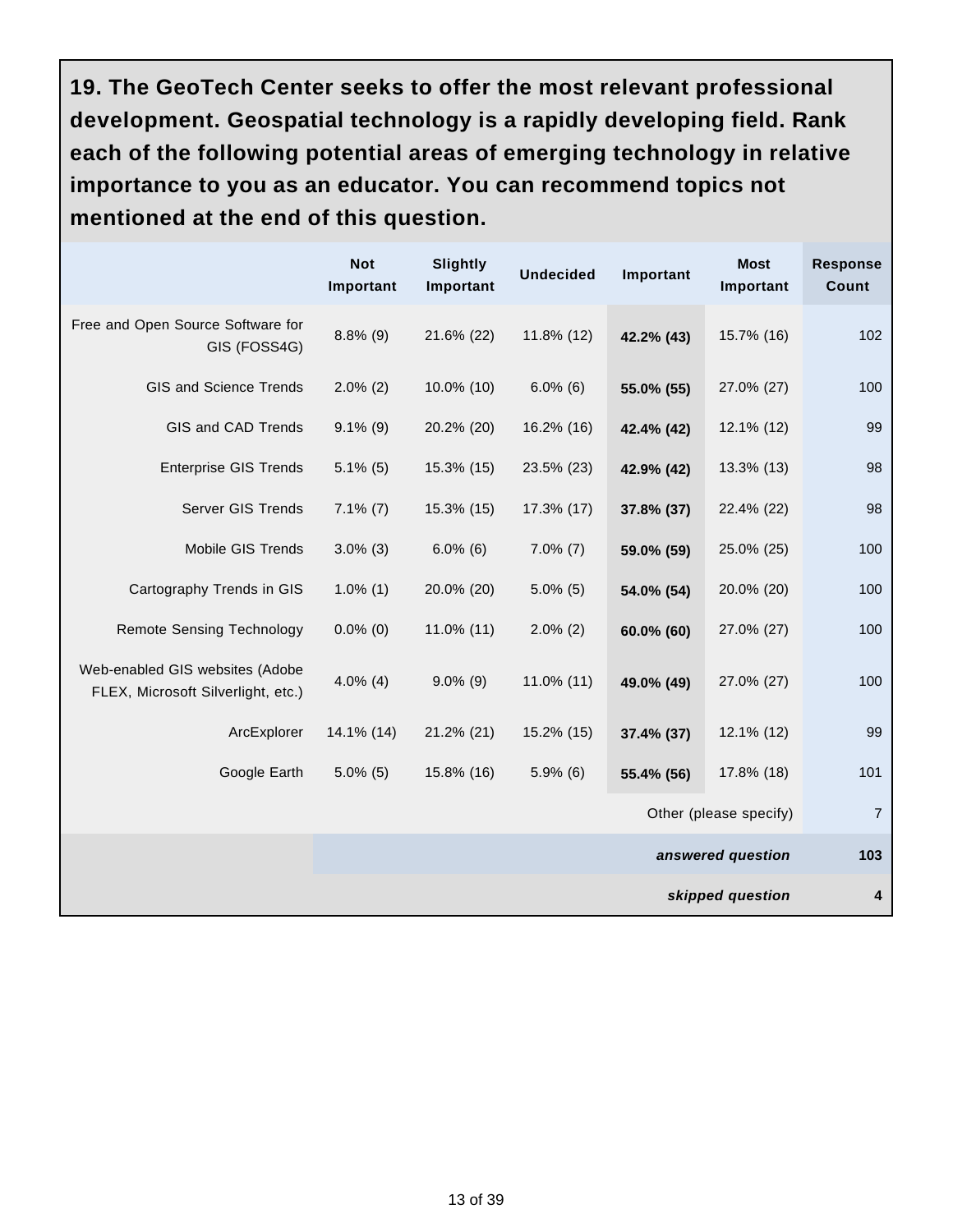## **20. Rank which GeoTech Center website (www.geotechcenter.org) features are important to you.**

|                                 | <b>Not</b><br>Important | <b>Slightly</b><br>Important | <b>Undecided</b> | Important  | <b>Most</b><br>Important | <b>Response</b><br>Count |
|---------------------------------|-------------------------|------------------------------|------------------|------------|--------------------------|--------------------------|
| Events calendar                 | 10.6% (10)              | 24.5% (23)                   | 20.2% (19)       | 39.4% (37) | $5.3\%$ (5)              | 94                       |
| <b>Blogs</b>                    | 21.9% (21)              | 28.1% (27)                   | 27.1% (26)       | 20.8% (20) | $2.1\%$ (2)              | 96                       |
| Administrative GIS case studies | $9.5\%$ (9)             | 26.3% (25)                   | 25.3% (24)       | 32.6% (31) | $6.3\%$ (6)              | 95                       |
| Academic GIS case studies       | $5.2\%$ (5)             | $9.4\%$ (9)                  | 10.4% (10)       | 55.2% (53) | 19.8% (19)               | 96                       |
| Student recruitment videos      | $9.5\%$ (9)             | 15.8% (15)                   | 20.0% (19)       | 41.1% (39) | 13.7% (13)               | 95                       |
| Student professional portfolios | $8.6\%$ (8)             | 17.2% (16)                   | 20.4% (19)       | 44.1% (41) | $9.7\%$ (9)              | 93                       |
| Data resources                  | $3.1\%$ (3)             | $6.3\%$ (6)                  | $6.3\%$ (6)      | 47.9% (46) | 36.5% (35)               | 96                       |
| Software resources              | $3.2\%$ (3)             | $7.4\%$ (7)                  | $7.4\%$ (7)      | 55.3% (52) | 26.6% (25)               | 94                       |
| Curriculum resources            | $1.0\%$ (1)             | $8.2\%$ (8)                  | $7.2\%$ (7)      | 40.2% (39) | 43.3% (42)               | 97                       |
| Textbook recommendations        | $5.3\%$ (5)             | 10.5% (10)                   | 11.6% (11)       | 46.3% (44) | 26.3% (25)               | 95                       |
| Job search                      | $3.2\%$ (3)             | 12.8% (12)                   | 12.8% (12)       | 41.5% (39) | 29.8% (28)               | 94                       |
| Internship search               | $5.4\%$ (5)             | 10.9% (10)                   | $9.8\%$ (9)      | 48.9% (45) | 25.0% (23)               | 92                       |
|                                 |                         |                              |                  |            | Other (please specify)   | 3                        |
|                                 |                         |                              |                  |            | answered question        | 97                       |
|                                 |                         |                              |                  |            | skipped question         | 10                       |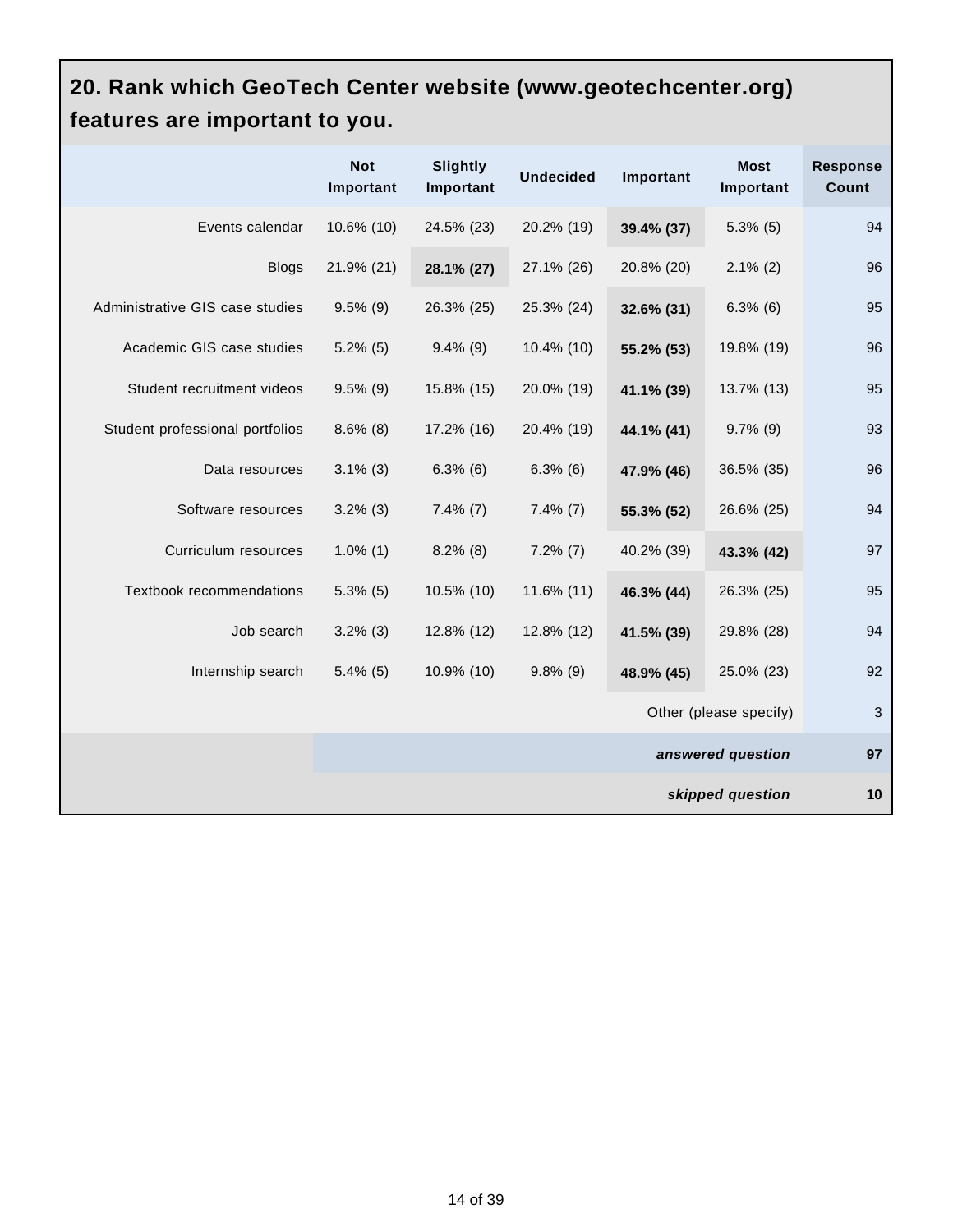**21. The GeoTech Center seeks to partner with a number of nonprofit organizations to provide better access and services for our geospatial educators nationwide. Rank each of the following organizations based on their value to you professionally.**

|                                                                       | <b>Not</b><br>Important | <b>Slightly</b><br>Important | <b>Undecided</b> | Important     | <b>Most</b><br>Important | Rating<br>Average | <b>Respons</b><br>Count |
|-----------------------------------------------------------------------|-------------------------|------------------------------|------------------|---------------|--------------------------|-------------------|-------------------------|
| Geospatial Infrastructure<br>Technology Association (GITA)            | $6.7\%$ (6)             | 24.4%<br>(22)                | 17.8% (16)       | 42.2%<br>(38) | $8.9\%$ (8)              | 3.22              |                         |
| Urban & Regional Information<br><b>Systems Association (URISA)</b>    | $6.6\%$ (6)             | 18.7%<br>(17)                | 15.4% (14)       | 39.6%<br>(36) | 19.8%<br>(18)            | 3.47              |                         |
| National Council of Geographic<br>Educators (NCGE)                    | $8.0\%$ (7)             | 19.3%<br>(17)                | 17.0% (15)       | 36.4%<br>(32) | 19.3%<br>(17)            | 3.40              |                         |
| University Consortium of<br>Geographic Information Science<br>(UCGIS) | $7.8\%$ (7)             | 20.0%<br>(18)                | 20.0% (18)       | 38.9%<br>(35) | 13.3%<br>(12)            | 3.30              |                         |
| Regional ESRI User Groups                                             | $1.1\%$ (1)             | 13.2%<br>(12)                | $8.8\%$ (8)      | 52.7%<br>(48) | 24.2%<br>(22)            | 3.86              |                         |
| American Association of<br>Geographers (AAG)                          | $7.8\%$ (7)             | 18.9%<br>(17)                | 17.8% (16)       | 36.7%<br>(33) | 18.9%<br>(17)            | 3.40              |                         |
| American Society for<br>Photogrammetry and Remote<br>Sensing (ASPRS)  | $4.5\%$ (4)             | 20.2%<br>(18)                | 23.6% (21)       | 27.0%<br>(24) | 24.7%<br>(22)            | 3.47              |                         |
| Cartography and Geographic<br>Information Society (CaGIS)             | $6.7\%$ (6)             | 30.3%<br>(27)                | 29.2% (26)       | 24.7%<br>(22) | $9.0\%$ (8)              | 2.99              |                         |
|                                                                       |                         |                              |                  |               | Other (please specify):  |                   |                         |
|                                                                       |                         |                              |                  |               | answered question        |                   |                         |
|                                                                       |                         |                              |                  |               | skipped question         |                   |                         |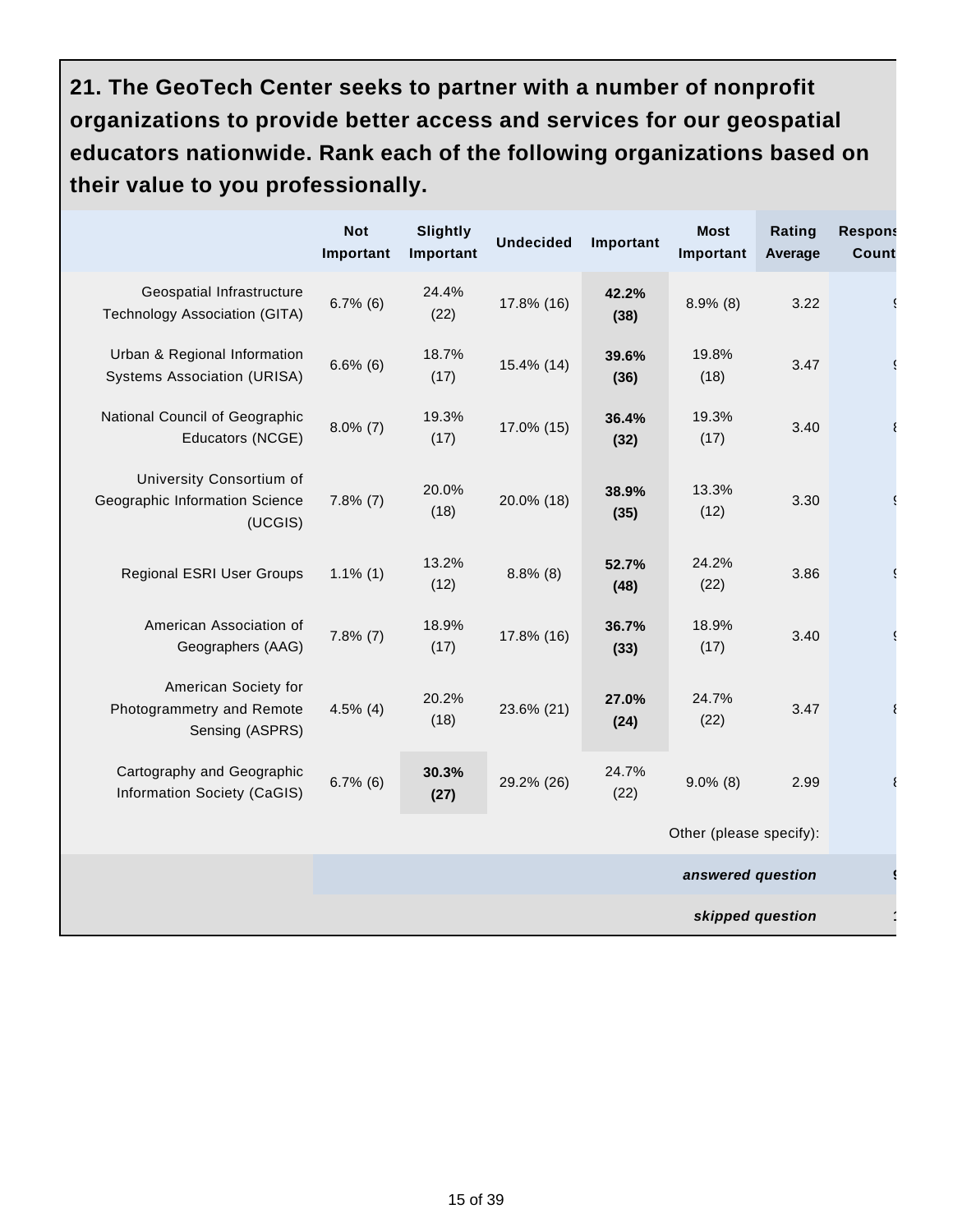

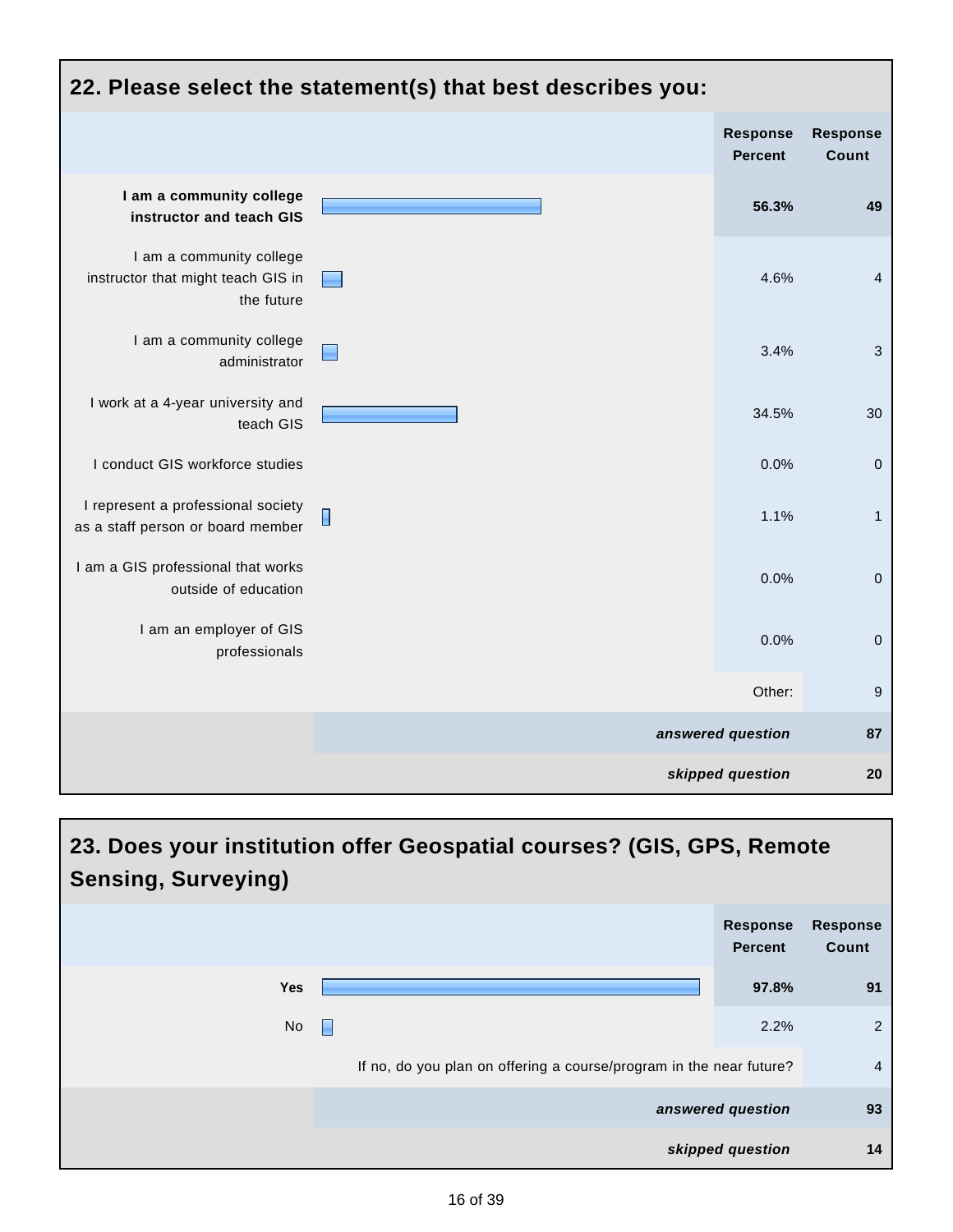

#### **25. GIS and/or geospatial technology courses are taught in your college as part of what type of program? (select all that apply) Response Percent Response Count Academic (credit only) 61.1% 55** Career Technical Education (CTE only) 18.9% 17 Both Academic and CTE 22.4% 22 Non-credit extension program or workforce development course (non-credit) 12.2% 11 Other (please explain) 3 **answered question 90 skipped question 17**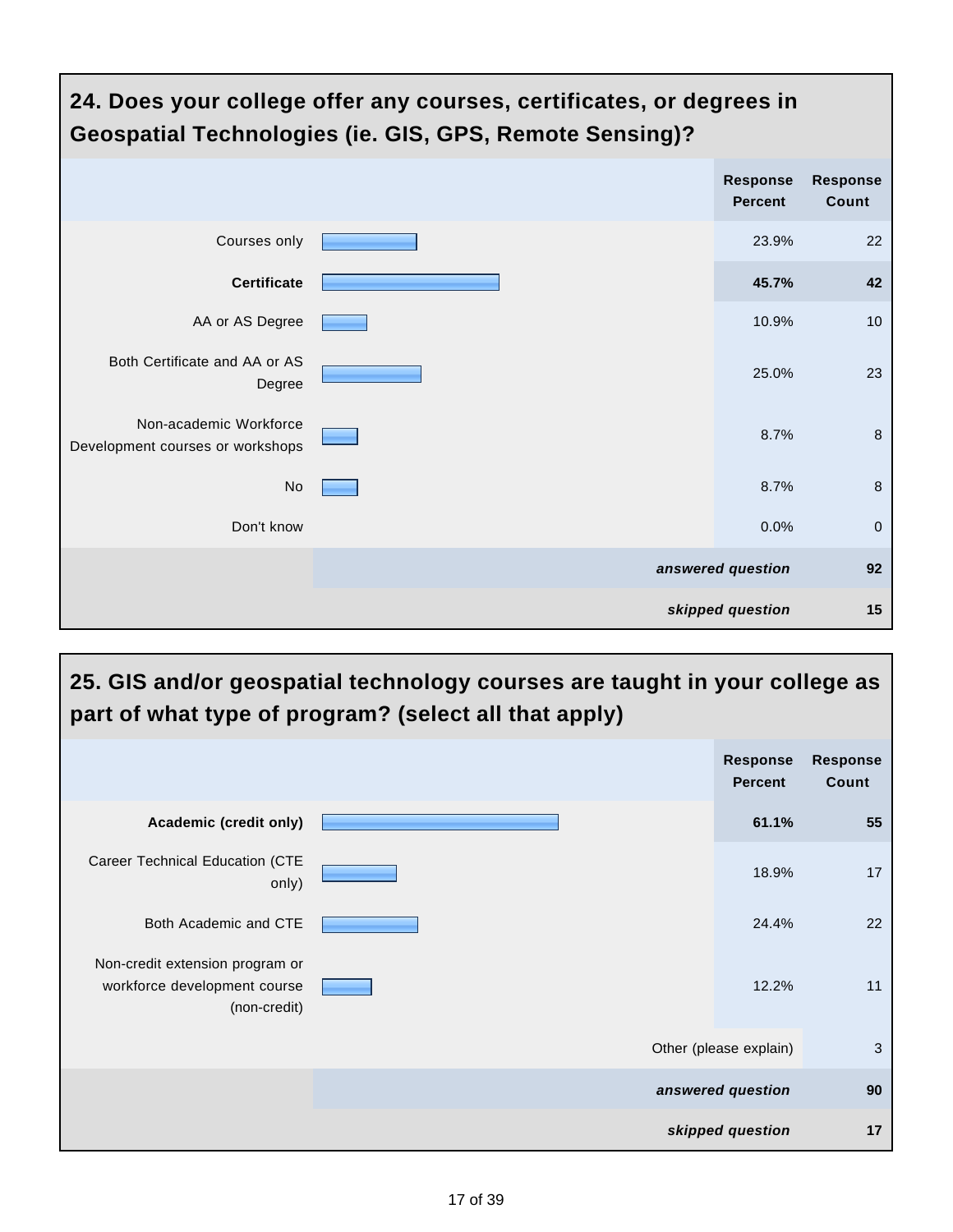#### **26. Are any of the courses, certificates, or degrees offered as Distance Education?**

|                                                            | <b>Yes</b>   | <b>No</b>              | <b>Response</b><br>Count |
|------------------------------------------------------------|--------------|------------------------|--------------------------|
| Courses only                                               | 47.6% (40)   | 52.4% (44)             | 84                       |
| Certificate                                                | 25.4% (18)   | 74.6% (53)             | 71                       |
| AA or AS Degree                                            | $9.5\%$ (6)  | 90.5% (57)             | 63                       |
| Both Certificate and AA or AS<br>Degree                    | $6.6\%$ (4)  | 93.4% (57)             | 61                       |
| Non-academic Workforce<br>Development courses or workshops | $12.9\%$ (8) | 87.1% (54)             | 62                       |
|                                                            |              | Other (please specify) | 9                        |
|                                                            |              | answered question      | 88                       |
|                                                            |              | skipped question       | 19                       |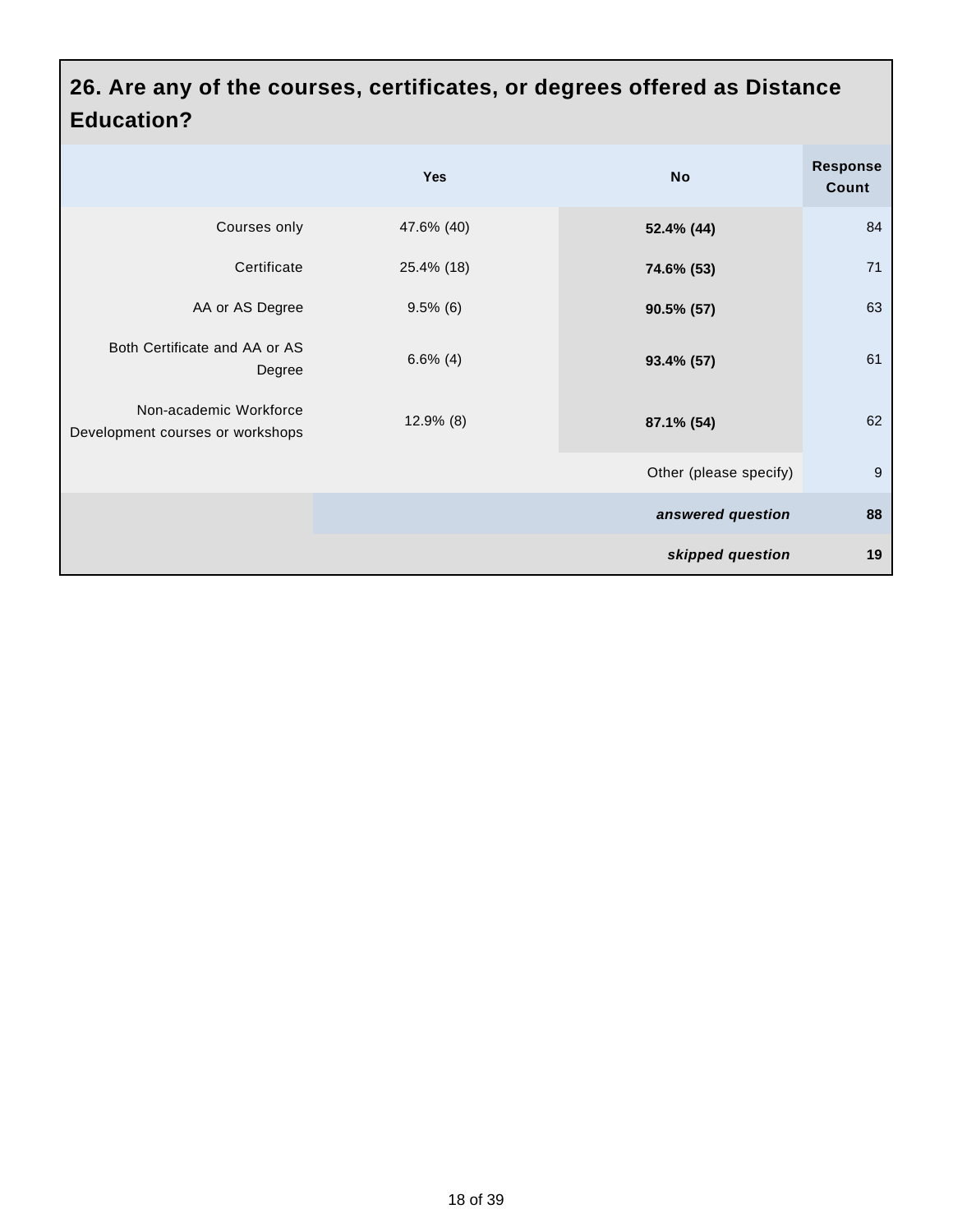# **27. Please enter the number of courses, or zero if none, in the boxes below. (0, 1, 2, 3, 4 or more, don't know)**

|                       | Response<br>Average | Response<br><b>Total</b> | Response<br>Count |
|-----------------------|---------------------|--------------------------|-------------------|
| <b>GIS</b>            | 4.36                | 397                      | 91                |
| <b>GPS</b>            | 1.11                | 93                       | 84                |
| Mapping Technology    | 1.07                | 80                       | ${\bf 75}$        |
| <b>Remote Sensing</b> | 1.10                | 89                       | 81                |
| Database              | 1.08                | 81                       | 75                |
| Web-based GIS         | 0.35                | 26                       | 74                |
| Cartography           | 0.87                | 69                       | 79                |
| Programming           | 1.09                | 81                       | 74                |
| CAD                   | 1.76                | 132                      | 75                |
| Other                 | 0.86                | 30                       | $35\,$            |
|                       |                     | answered question        | 92                |
|                       |                     | skipped question         | 15                |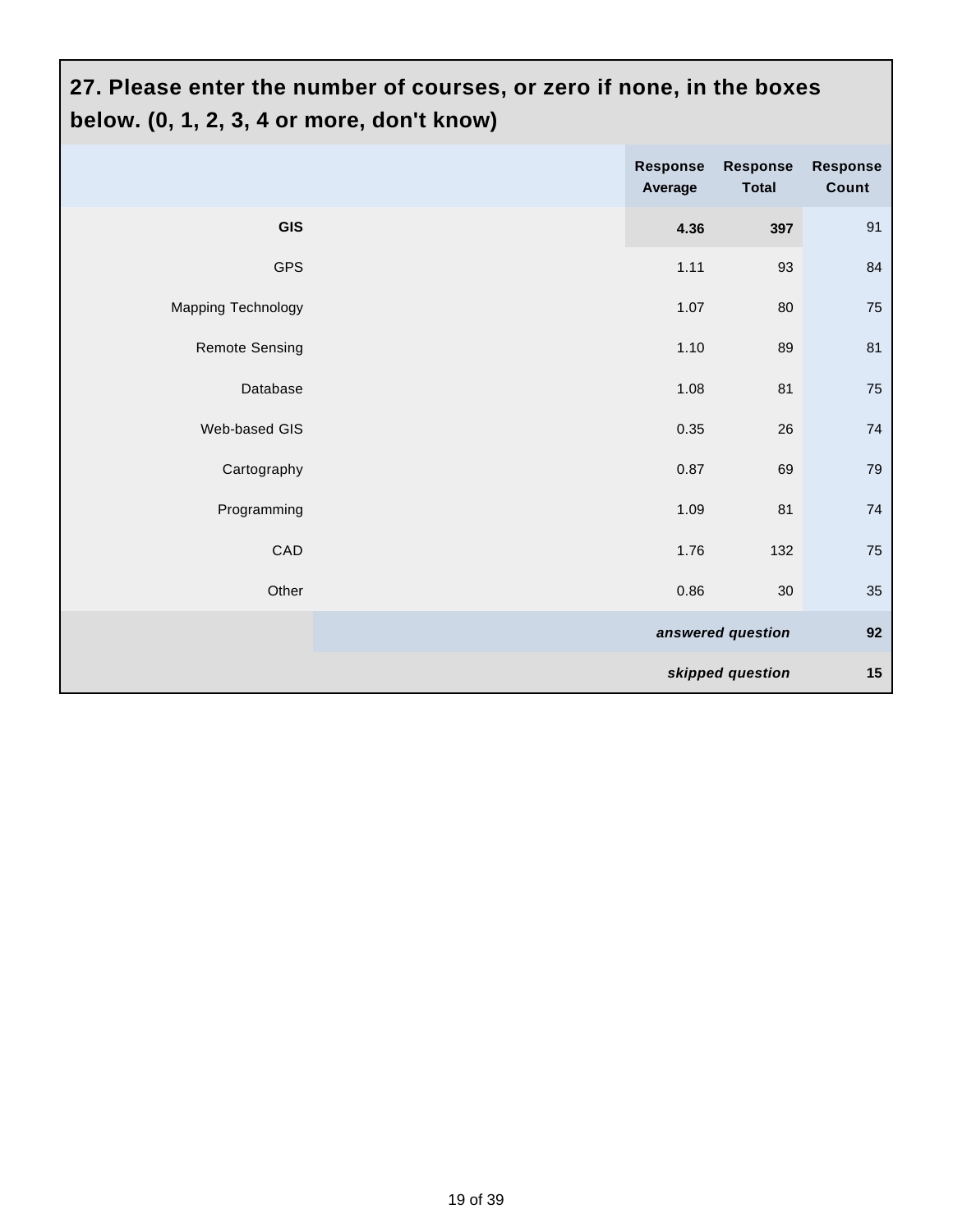#### **28. Rank the following issues in importance to your geospatial program. Not Important Slightly Important Undecided Important Most Important Response Count** Secondary articulation 22.4% (19) 20.0% (17) 14.1% (12) **31.8% (27)** 11.8% (10) 85 University articulation 10.5% (9) 11.6% (10) 5.8% (5) **50.0% (43)** 22.1% (19) 86 Interships 3.6% (3) 4.8% (4) 3.6% (3) **44.0% (37) 44.0% (37)** 84 Job opportunities 2.3% (2) 1.1% (1) 1.1% (1) 42.5% (37) **52.9% (46)** 87 General education credit 14.0% (12) 22.1% (19) 8.1% (7) **44.2% (38)** 11.6% (10) 86 General recruitment 3.5% (3) 12.9% (11) 5.9% (5) **50.6% (43)** 27.1% (23) 85 Minority/underserved population recruitment 8.1% (7) 20.9% (18) 18.6% (16) **40.7% (35)** 11.6% (10) 86 Grant writing 17.6% (15) 17.6% (15) 15.3% (13) **36.5% (31)** 12.9% (11) 85 Curriculum development 2.3% (2) 4.7% (4) 5.8% (5) **47.7% (41)** 39.5% (34) 86 Professional training for yourself and peers 2.3% (2) 7.0% (6) 7.0% (6) **50.0% (43)** 33.7% (29) 86 **answered question 87 skipped question 20**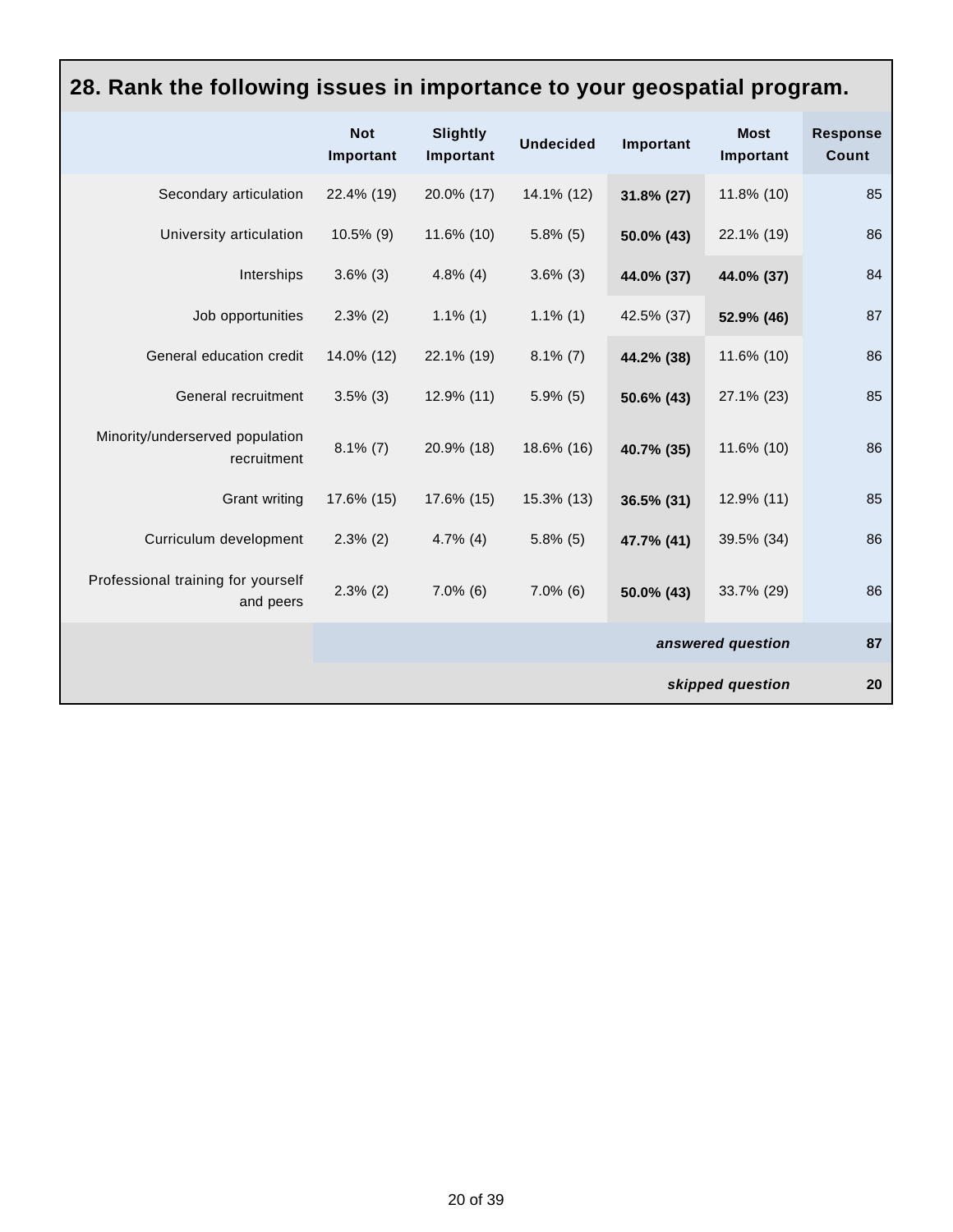# **29. What do you see as barriers to offering geospatial education? Please rank each barrier on a scale of 0 to 5. (0-no barrier, 5-significant barrier)**

|                                                      | <b>No Barrier</b> | Slight<br><b>Barrier</b> | <b>Undecided</b> | Large<br><b>Barrier</b> | Significant<br><b>Barrier</b> | <b>Response</b><br>Count |
|------------------------------------------------------|-------------------|--------------------------|------------------|-------------------------|-------------------------------|--------------------------|
| Lack of workforce demand                             | $31.5\%$ (28)     | 28.1% (25)               | 12.4% (11)       | 19.1% (17)              | $9.0\%$ (8)                   | 89                       |
| Lack of student interest                             | 17.0% (15)        | 43.2% (38)               | 12.5% (11)       | 14.8% (13)              | 12.5% (11)                    | 88                       |
| Lack of administrative support                       | 37.9% (33)        | 27.6% (24)               | 12.6% (11)       | 13.8% (12)              | $8.0\%$ (7)                   | 87                       |
| Lack of qualified faculty to teach<br>this program   | 33.0% (29)        | 30.7% (27)               | 11.4% (10)       | 17.0% (15)              | $8.0\%$ (7)                   | 88                       |
| Lack of curriculum guidelines                        | 37.5% (33)        | 34.1% (30)               | 11.4% (10)       | 13.6% (12)              | $3.4\%$ (3)                   | 88                       |
| Lack of teaching resources                           | 36.4% (32)        | 34.1% (30)               | $9.1\%$ (8)      | 17.0% (15)              | $3.4\%$ (3)                   | 88                       |
| Lack of IT support                                   | 33.3% (30)        | 25.6% (23)               | $7.8\%$ (7)      | 24.4% (22)              | $8.9\%$ (8)                   | 90                       |
| Lack of student access to software<br>outside of lab | 34.8% (31)        | 24.7% (22)               | $6.7\%$ (6)      | 16.9% (15)              | 16.9% (15)                    | 89                       |
| Lack of student access to software<br>in lab         | 71.9% (64)        | 15.7% (14)               | $4.5\%$ (4)      | $5.6\%$ (5)             | $2.2\%$ (2)                   | 89                       |
| Lack of data access                                  | 40.2% (35)        | 32.2% (28)               | 13.8% (12)       | $12.6\%$ (11)           | $1.1\%$ (1)                   | 87                       |
|                                                      |                   |                          |                  |                         | Other (please comment)        | 5                        |
|                                                      |                   |                          |                  |                         | answered question             | 92                       |
|                                                      |                   |                          |                  |                         | skipped question              | 15                       |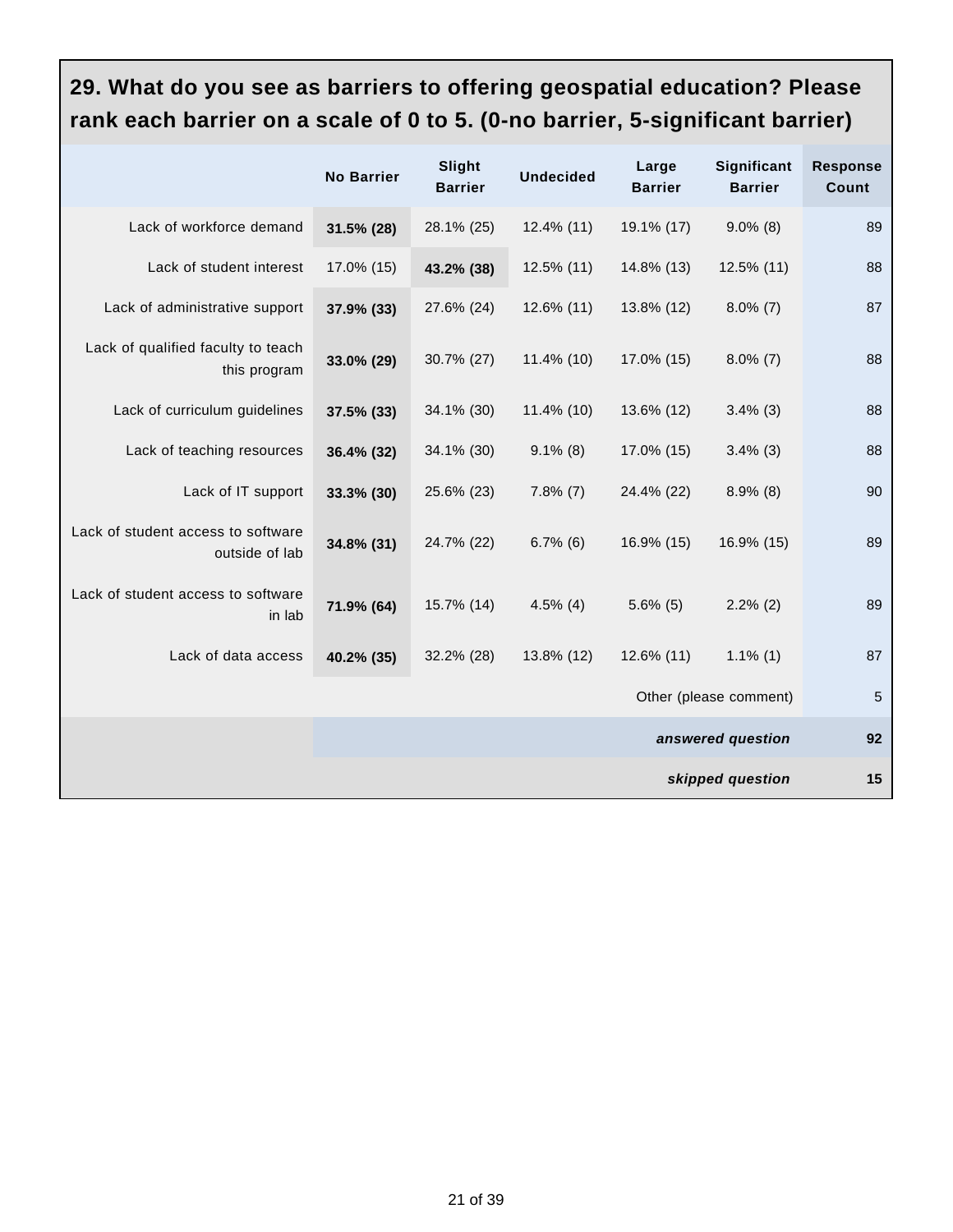| 30. What do you consider the most advantageous way to teach GIS? |  |                                   |                          |  |  |  |
|------------------------------------------------------------------|--|-----------------------------------|--------------------------|--|--|--|
|                                                                  |  | <b>Response</b><br><b>Percent</b> | <b>Response</b><br>Count |  |  |  |
| Within the context of a discipline or<br>application.            |  | 46.3%                             | 38                       |  |  |  |
| In a dedicated Geospatial<br>Discipline (such as geography).     |  | 53.7%                             | 44                       |  |  |  |
|                                                                  |  | Other (please specify)            | 10 <sup>°</sup>          |  |  |  |
|                                                                  |  | answered question                 | 82                       |  |  |  |
|                                                                  |  | skipped question                  | 25                       |  |  |  |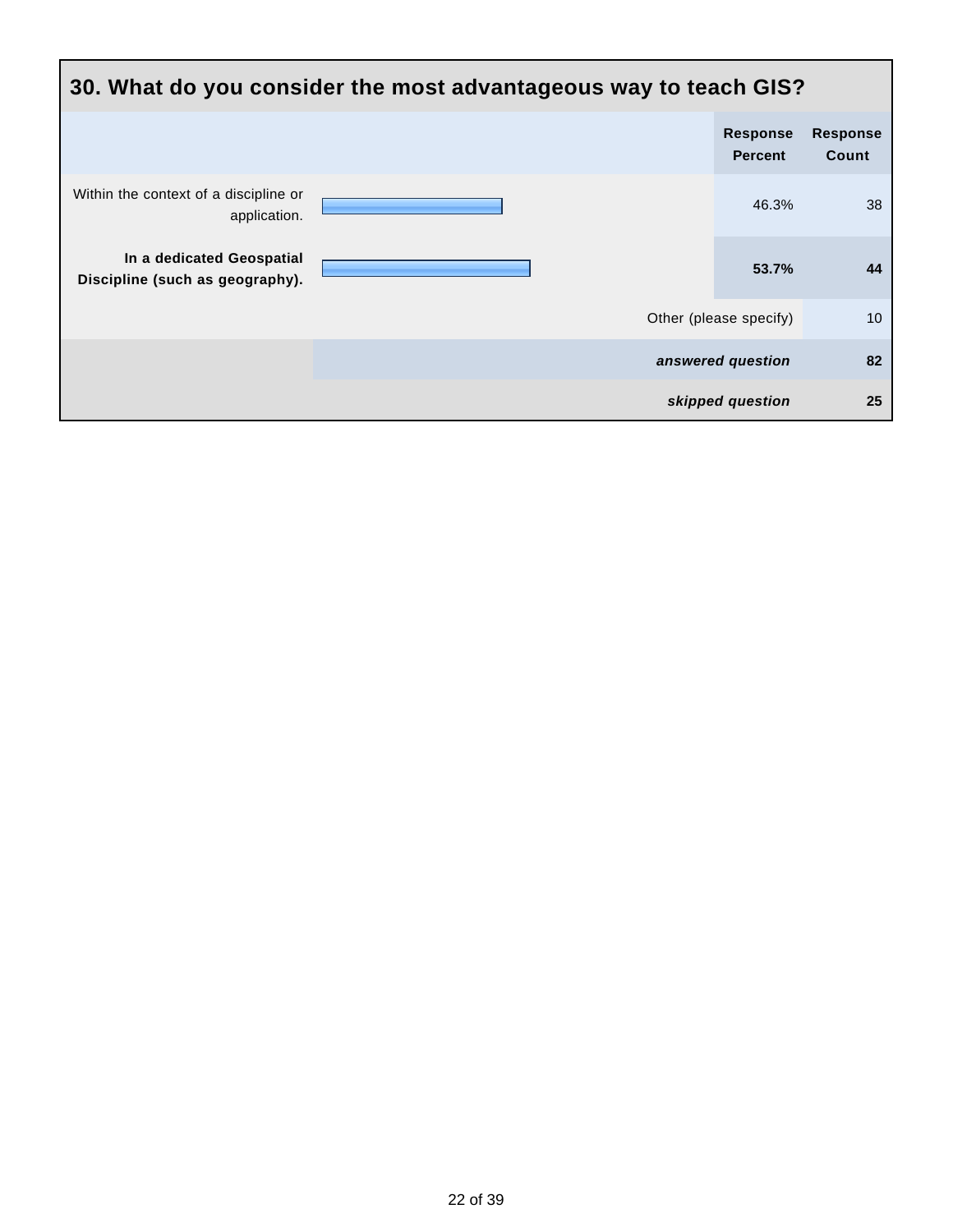# **31. What type of audiences do you serve in your Geospatial courses? (speci the approximate percent of students from each category)**

|                                                                                                                                                  | less<br>than<br>10% | $10$ to<br>20% | $20$ to<br>30% | 30 to<br>40%  | 40<br>to<br>50% | 50<br>to<br>60% | 60<br>to<br>70% | 70<br>to<br>80% | 80<br>to<br>90%        | more<br>than<br>90% | <b>Res</b><br>C <sub>0</sub> |
|--------------------------------------------------------------------------------------------------------------------------------------------------|---------------------|----------------|----------------|---------------|-----------------|-----------------|-----------------|-----------------|------------------------|---------------------|------------------------------|
| Students who plan on transferring<br>to a 4-year insitution                                                                                      | 48.1%<br>(39)       | 17.3%<br>(14)  | 17.3%<br>(14)  | 2.5%<br>(2)   | 2.5%<br>(2)     | 2.5%<br>(2)     | 6.2%<br>(5)     | 0.0%<br>(0)     | 0.0%<br>(0)            | 3.7%<br>(3)         |                              |
| Students pursuing a 2-year<br>vocational degree or certificate                                                                                   | 25.0%<br>(20)       | 12.5%<br>(10)  | 15.0%<br>(12)  | 12.5%<br>(10) | 2.5%<br>(2)     | 3.8%<br>(3)     | 6.3%<br>(5)     | 5.0%<br>(4)     | 8.8%<br>(7)            | 8.8%<br>(7)         |                              |
| Working professionals (students<br>that have a Bachelor's or higher<br>and are seeking additioonal<br>skills/knowledge for their current<br>job) | 21.2%<br>(18)       | 25.9%<br>(22)  | 15.3%<br>(13)  | 14.1%<br>(12) | 2.4%<br>(2)     | 9.4%<br>(8)     | 2.4%<br>(2)     | 3.5%<br>(3)     | 2.4%<br>(2)            | 3.5%<br>(3)         |                              |
| Working professionals (students<br>that do not have a degree and are<br>seeking additional skills/knowledge<br>for their current job)            | 39.0%<br>(32)       | 30.5%<br>(25)  | 14.6%<br>(12)  | 4.9%<br>(4)   | 1.2%<br>(1)     | 0.0%<br>(0)     | 3.7%<br>(3)     | 2.4%<br>(2)     | 1.2%<br>(1)            | 2.4%<br>(2)         |                              |
| University students pursuing a 4-<br>year degree and/or graduate degree                                                                          | 49.4%<br>(41)       | 10.8%<br>(9)   | 7.2%<br>(6)    | 2.4%<br>(2)   | 2.4%<br>(2)     | 1.2%<br>(1)     | 4.8%<br>(4)     | 9.6%<br>(8)     | 2.4%<br>(2)            | 9.6%<br>(8)         |                              |
| Students with degrees (AA, BA or<br>higher that are preparing for a<br>career change)                                                            | 40.0%<br>(32)       | 23.8%<br>(19)  | 17.5%<br>(14)  | 10.0%<br>(8)  | 1.3%<br>(1)     | 0.0%<br>(0)     | 2.5%<br>(2)     | 1.3%<br>(1)     | 1.3%<br>(1)            | 2.5%<br>(2)         |                              |
|                                                                                                                                                  |                     |                |                |               |                 |                 |                 |                 | Other (please specify) |                     |                              |
|                                                                                                                                                  |                     |                |                |               |                 |                 |                 |                 | answered question      |                     |                              |
|                                                                                                                                                  |                     |                |                |               |                 |                 |                 |                 | skipped question       |                     |                              |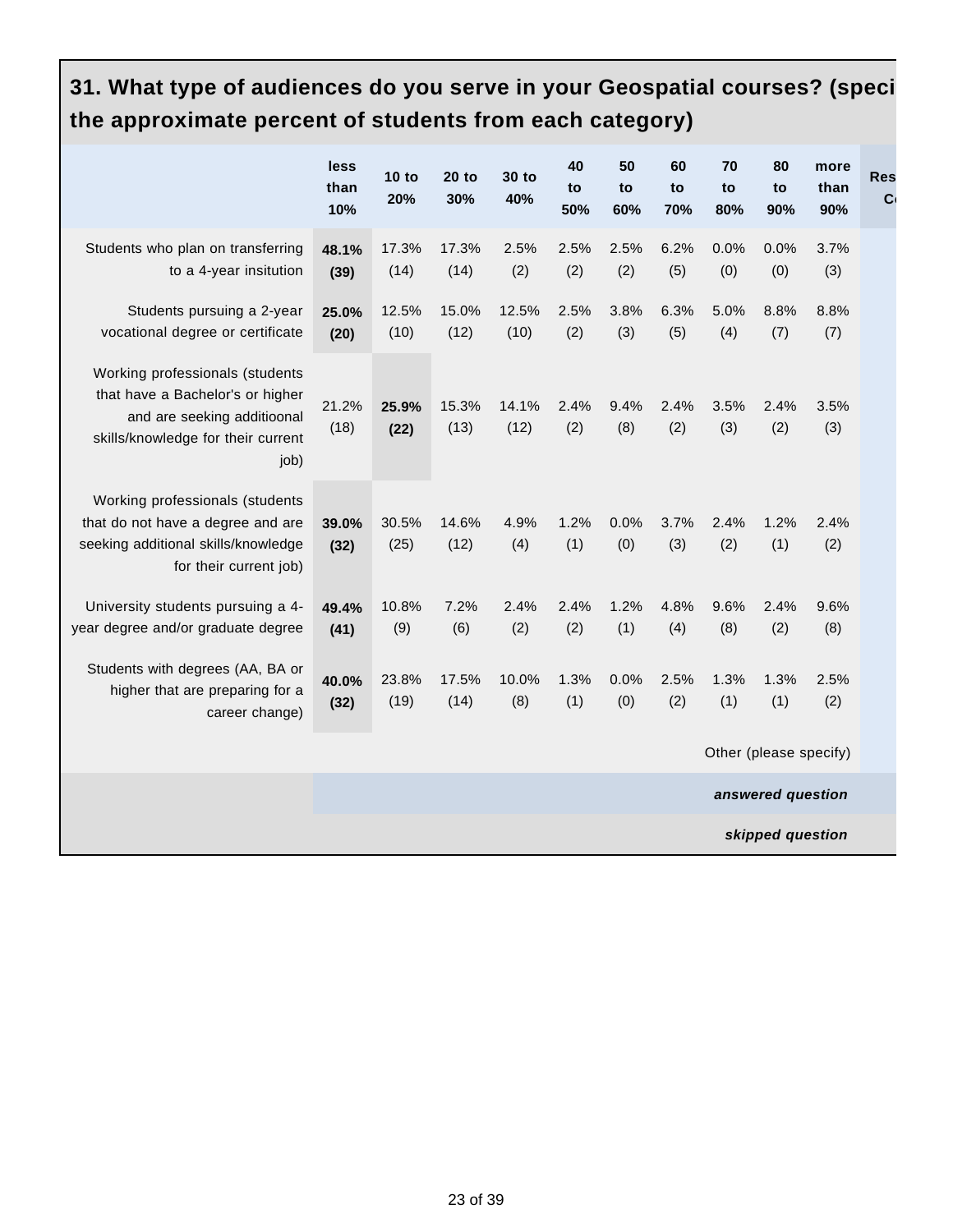## **32. How would you rate the importance of the sources used in developing your GIS curriculum?**

|                                                                       | <b>Not</b><br>Important | Slightly<br>Important | <b>Undecided</b> | Important  | <b>Most</b><br>Important | <b>Response</b><br>Count |
|-----------------------------------------------------------------------|-------------------------|-----------------------|------------------|------------|--------------------------|--------------------------|
| Development mostly by me                                              | $4.4\%$ (4)             | $10.0\%$ (9)          | $4.4\%$ (4)      | 41.1% (37) | 40.0% (36)               | 90                       |
| Adapted from a colleague's<br>curriculum                              | $9.3\%$ (8)             | 36.0% (31)            | 12.8% (11)       | 37.2% (32) | $4.7\%$ (4)              | 86                       |
| Commercially produced curriculum<br>products (hard copy)              | 23.3% (20)              | 20.9% (18)            | 11.6% (10)       | 37.2% (32) | $7.0\%$ (6)              | 86                       |
| Commercially produced online or<br>electronic curriculum products     | 24.4% (21)              | 26.7% (23)            | $10.5\%$ (9)     | 29.1% (25) | $9.3\%$ (8)              | 86                       |
| Free curriculum products on the<br>web                                | $8.1\%$ (7)             | 26.7% (23)            | $7.0\%$ (6)      | 38.4% (33) | 19.8% (17)               | 86                       |
| Curriculum products from a<br>National Science Foundation<br>workshop | $12.6\%$ (11)           | 21.8% (19)            | 16.1% (14)       | 35.6% (31) | 13.8% (12)               | 87                       |
|                                                                       |                         |                       |                  |            | Other (please specify)   | 3                        |
|                                                                       |                         |                       |                  |            | answered question        | 90                       |
|                                                                       |                         |                       |                  |            | skipped question         | 17                       |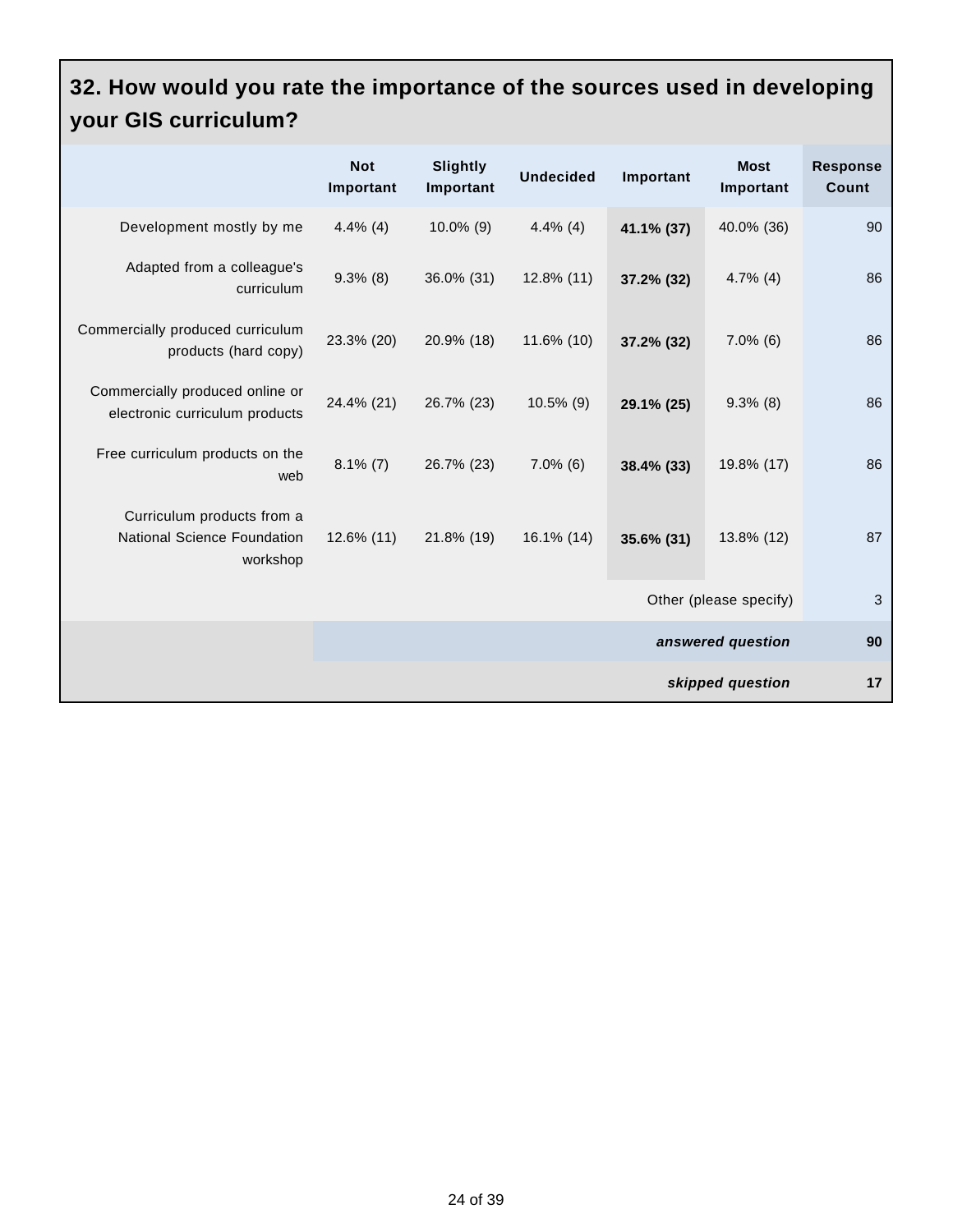**33. Does your institution offer a GIS certificate or degree? (select all that apply)**

| .                                                             |                                   |                          |
|---------------------------------------------------------------|-----------------------------------|--------------------------|
|                                                               | <b>Response</b><br><b>Percent</b> | <b>Response</b><br>Count |
| No                                                            | 20.9%                             | 19                       |
| A GIS certificate                                             | 64.8%                             | 59                       |
| A GIS degree                                                  | 41.8%                             | 38                       |
| We plan to offer a GIS certificate<br>or degree in the future | 7.7%                              | $\overline{7}$           |
|                                                               | Other (please specify)            | 10                       |
|                                                               | answered question                 | 91                       |
|                                                               | skipped question                  | 16                       |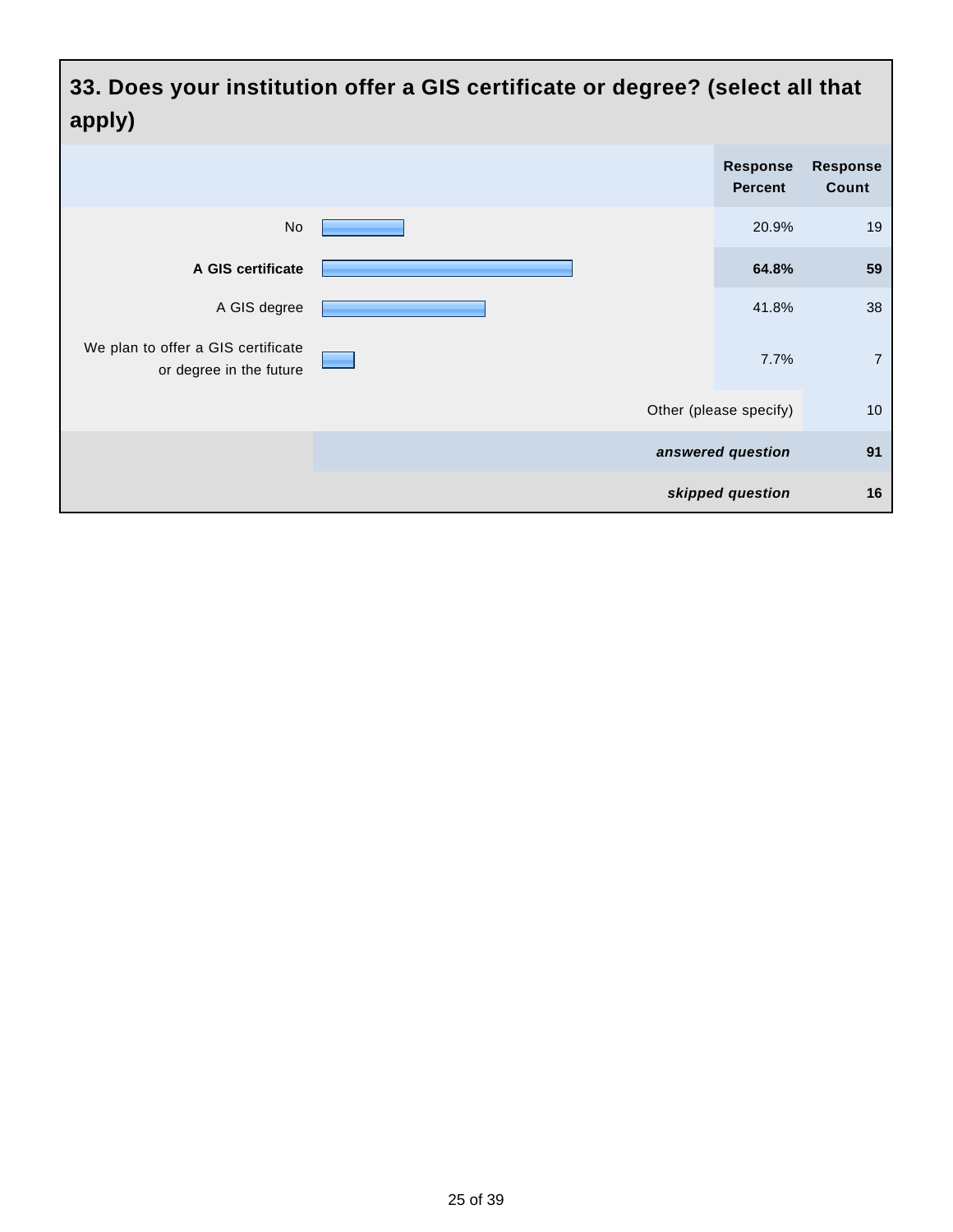# **34. Which disciplines at your institutions are associated with a GIS curriculum? (Check all that apply.) Response Percent Response Count** None 3.3% 3 Agriculture **13.3% 12** Art 0.0% 0 Archeology **14.4%** 13 Biological Science **23.3%** 21 Business 12.2% 11 Computer Science and Information Systems 31.1% 28 Criminal Justice 8.9% 8 Drafting  $\begin{array}{|c|c|c|c|c|}\hline \text{14.4\%} & \text{13.4\%} \hline \end{array}$ Economics  $\begin{bmatrix} 1 & 1 \end{bmatrix}$ Engineering 24.4% 22 Fire Protection/Science 6.7% 6 **Geography 56.7% 51** Geology 26.7% 24 Health (nursing and medical related) **3.3%** 3.3% Information Technology **18.9%** 17 Marine Science **10.0% 9 Second 10.0% 9 Second 10.0% 9 Second 10.0% 9 Second 10.0% 9 Second 10.0% 9 Second 10.0%** Natural Resource Management **1986** 27 Natural Resource Management 1999 27 Physical Science (physics, chemistry, meteorology) 12.2% 11 Sociology  $\Box$ Surveying **27.8% 25 and 27.8%** 25 Real Estate 3.3% 3 Other: 17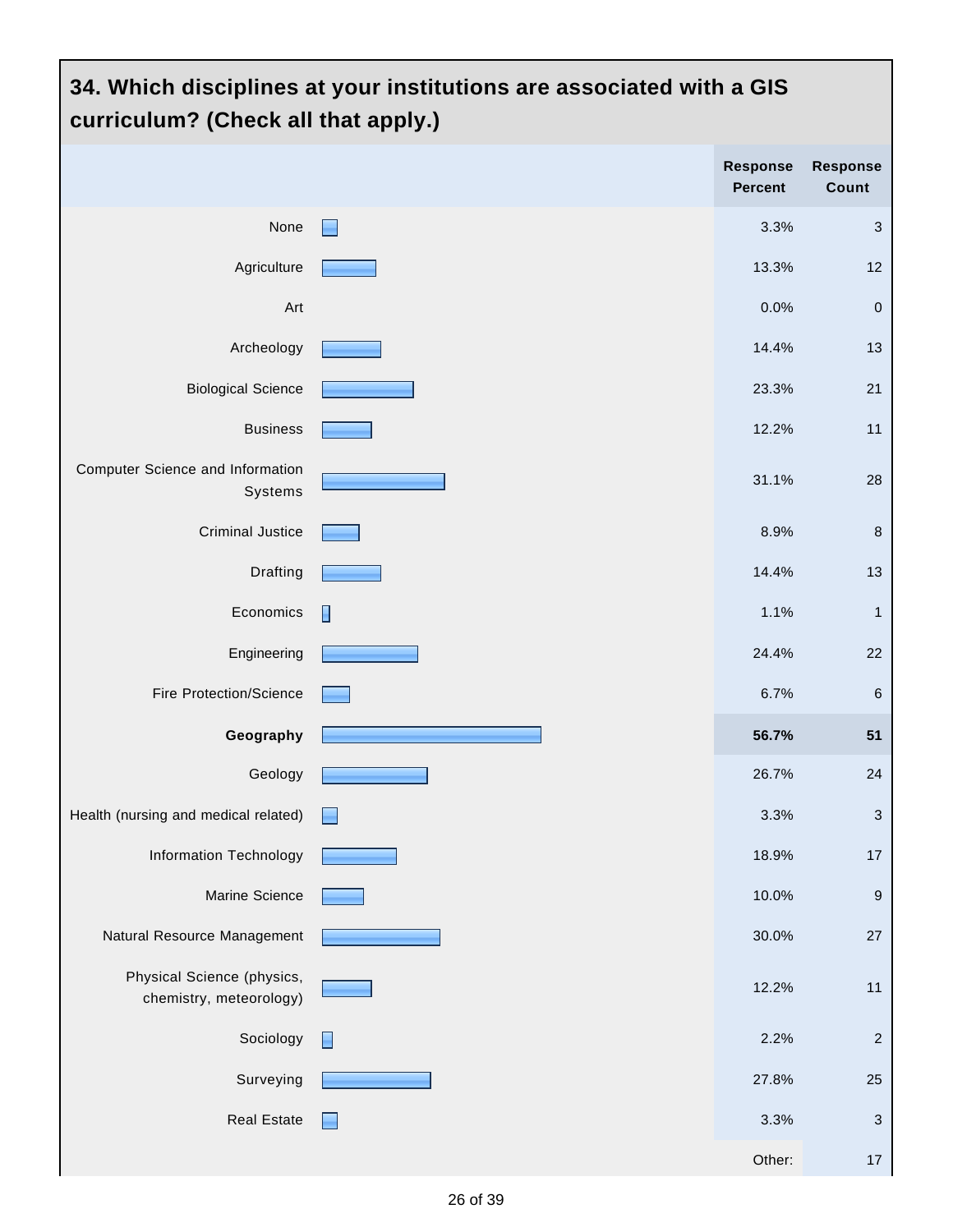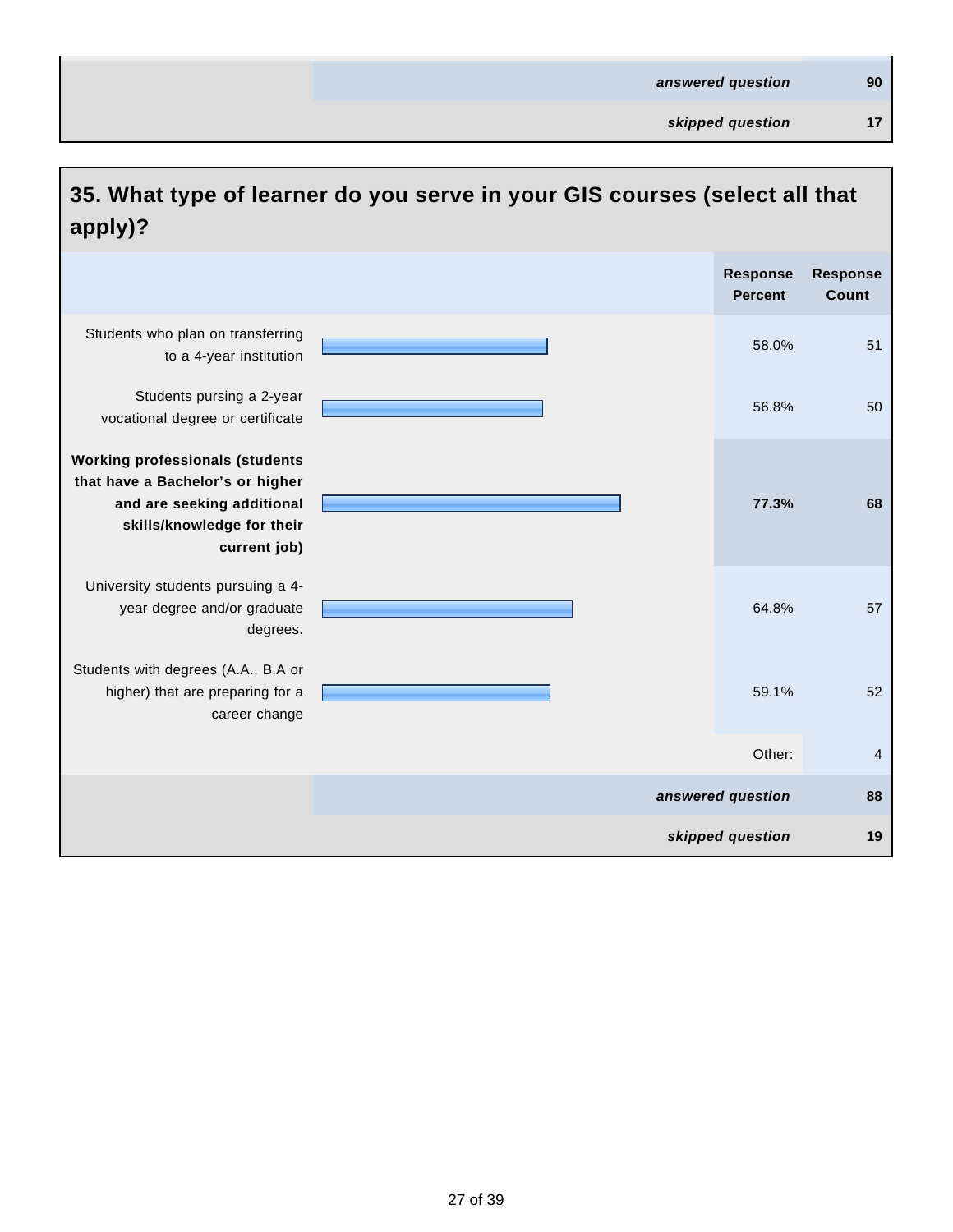| 36. Specify the relative number of students in each category.                                                                                   |               |               |               |               |                   |                   |                                 |
|-------------------------------------------------------------------------------------------------------------------------------------------------|---------------|---------------|---------------|---------------|-------------------|-------------------|---------------------------------|
|                                                                                                                                                 | $0 - 20%$     | 21-40%        | 41-60%        | 61-80%        | 81-100%           | Rating<br>Average | <b>Response</b><br><b>Count</b> |
| Students who plan on transferring<br>to a 4-year institution                                                                                    | 71.1%<br>(54) | 13.2%<br>(10) | $9.2\%$ (7)   | $5.3\%$ (4)   | $1.3\%$ (1)       | 1.53              | 76                              |
| Students pursing a 2-year<br>vocational degree or certificate                                                                                   | 40.0%<br>(30) | 21.3%<br>(16) | 13.3%<br>(10) | 16.0%<br>(12) | $9.3\%$ (7)       | 2.33              | 75                              |
| Working professionals (students<br>that have a Bachelor's or higher<br>and are seeking additional<br>skills/knowledge for their current<br>job) | 45.0%<br>(36) | 32.5%<br>(26) | $8.8\%$ (7)   | $11.3\%$ (9)  | $2.5\%$ (2)       | 1.94              | 80                              |
| University students pursuing a 4-<br>year degree and/or graduate<br>degrees.                                                                    | 52.6%<br>(40) | $11.8\%$ (9)  | $5.3\%$ (4)   | 14.5%<br>(11) | 15.8%<br>(12)     | 2.29              | 76                              |
| Students with degrees (A.A., B.A or<br>higher) that are preparing for a<br>career change                                                        | 59.2%<br>(45) | 30.3%<br>(23) | $5.3\%$ (4)   | $3.9\%$ (3)   | $1.3\%$ (1)       | 1.58              | 76                              |
|                                                                                                                                                 |               |               |               |               |                   | Other:            | 3                               |
|                                                                                                                                                 |               |               |               |               | answered question |                   | 83                              |
|                                                                                                                                                 |               |               |               |               |                   | skipped question  | 24                              |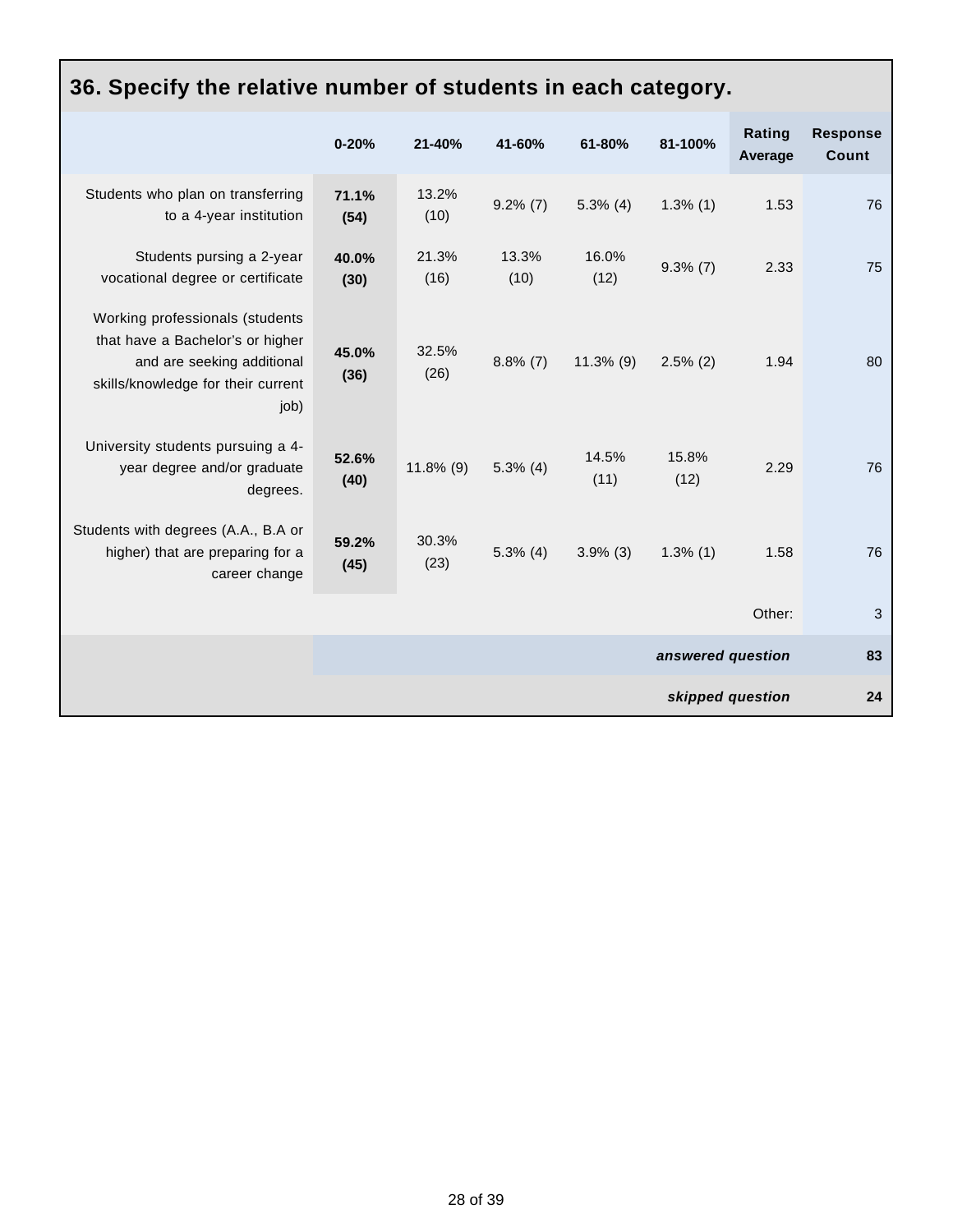

**38. Do you think a set of nationally recognized GIS competencies is needed for the national coordination of GIS activities (such as certification, professional development, curriculum development, articulation agreements, internship placement, etc.)?**

|                                                                                                         | <b>Response</b><br><b>Percent</b> | <b>Response</b><br>Count |
|---------------------------------------------------------------------------------------------------------|-----------------------------------|--------------------------|
| Yes                                                                                                     | 75.9%                             | 66                       |
| No                                                                                                      | 8.0%                              | $\overline{7}$           |
| Not Sure                                                                                                | 16.1%                             | 14                       |
| If yes, what do you believe may serve as a starting point for this discussion? What do you need to know | from this?                        | 19                       |
|                                                                                                         | answered question                 | 87                       |
|                                                                                                         | skipped question                  | 20                       |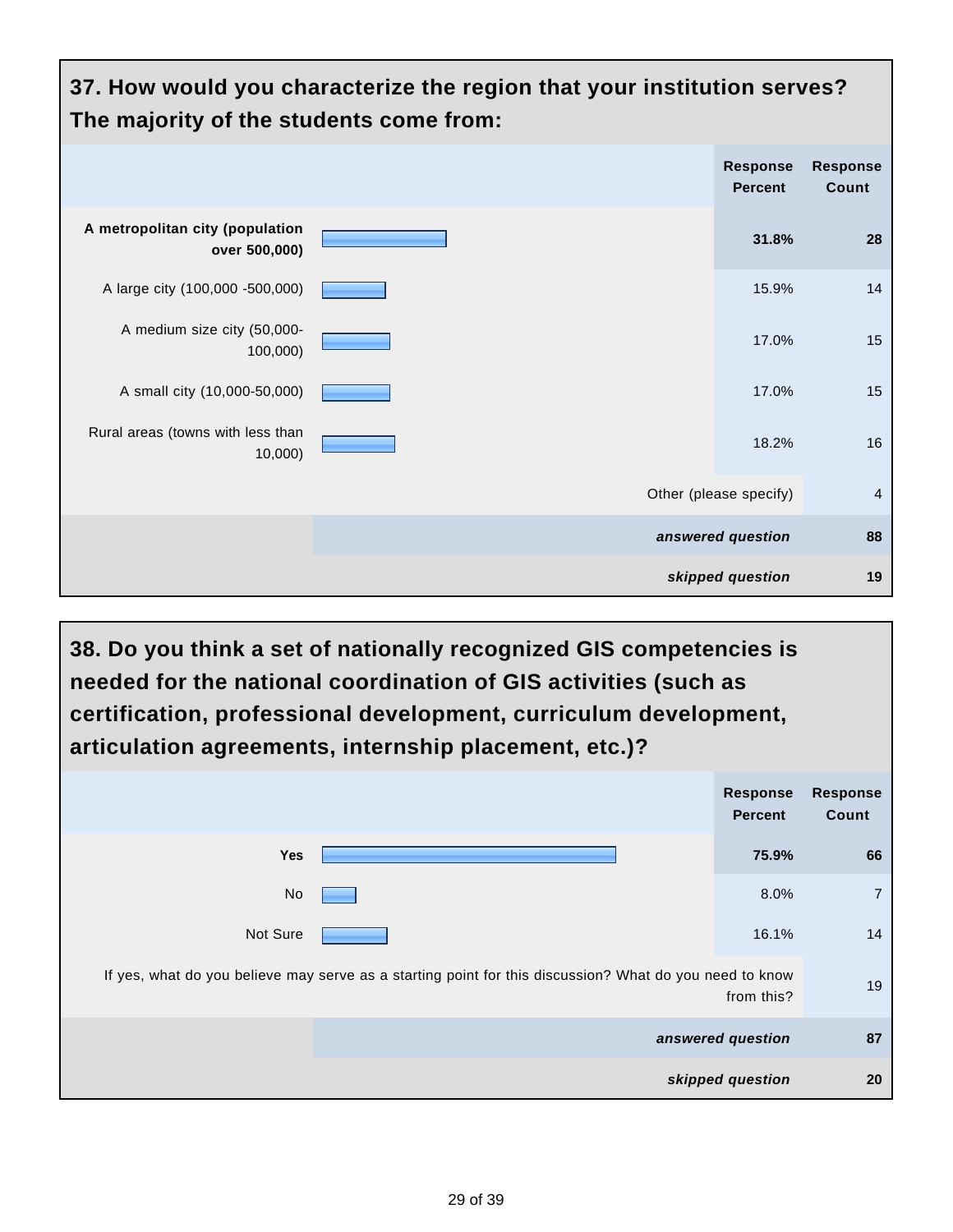| 39. Are you involved in developing/advising any of the GIS or Geospatial<br>Technology certification efforts underway? (select all that apply) |   |                                   |                          |
|------------------------------------------------------------------------------------------------------------------------------------------------|---|-----------------------------------|--------------------------|
|                                                                                                                                                |   | <b>Response</b><br><b>Percent</b> | <b>Response</b><br>Count |
| <b>No</b>                                                                                                                                      |   | 90.6%                             | 77                       |
| <b>USGIF Academy Certification</b>                                                                                                             | н | 2.4%                              | $\overline{c}$           |
| <b>ASPRS Certification</b>                                                                                                                     |   | 0.0%                              | $\mathbf 0$              |
| <b>GISCI</b>                                                                                                                                   |   | 5.9%                              | 5                        |
| <b>Digital Quest</b>                                                                                                                           | П | 1.2%                              | $\mathbf{1}$             |
|                                                                                                                                                |   | Other (please specify):           | $\overline{2}$           |
|                                                                                                                                                |   | answered question                 | 85                       |
|                                                                                                                                                |   | skipped question                  | 22                       |

**40. Do you believe that institutions of higher education should try to align their curriculum with Professional certification efforts underway, such as the GIS Certification Institute (GISCI)?**

|          | <b>Response</b><br><b>Percent</b> | <b>Response</b><br>Count |
|----------|-----------------------------------|--------------------------|
| Yes      | 58.6%                             | 51                       |
| No       | 12.6%                             | 11                       |
| Not Sure | 28.7%                             | 25                       |
|          | Other (please specify)            | $\overline{0}$           |
|          | answered question                 | 87                       |
|          | skipped question                  | 20                       |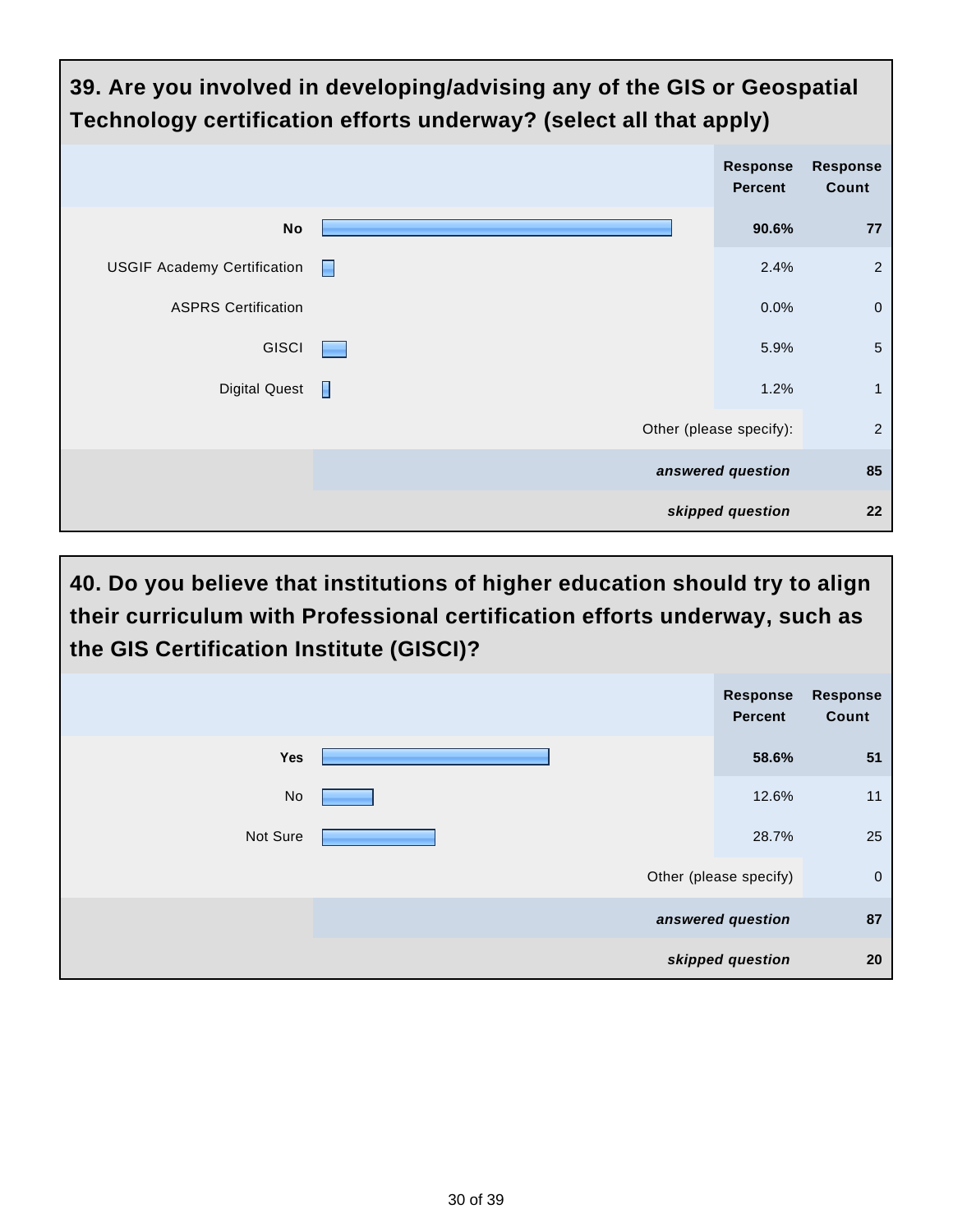

#### **42. When you look ahead, where do you think the greatest opportunity in GIS education is within your college and why?**

|                                                                         | <b>Response</b><br><b>Percent</b> | <b>Response</b><br>Count |
|-------------------------------------------------------------------------|-----------------------------------|--------------------------|
| Articulation                                                            | 10.6%                             | 9                        |
| New courses                                                             | 11.8%                             | 10                       |
| <b>Inclusion of Geospatial Course</b><br>requirements in other programs | 56.5%                             | 48                       |
| Administration use of Geospatial                                        | 5.9%                              | 5                        |
| Increased use of web-based GIS                                          | 15.3%                             | 13                       |
|                                                                         | Other (please specify):           | 11                       |
|                                                                         | answered question                 | 85                       |
|                                                                         | skipped question                  | 22                       |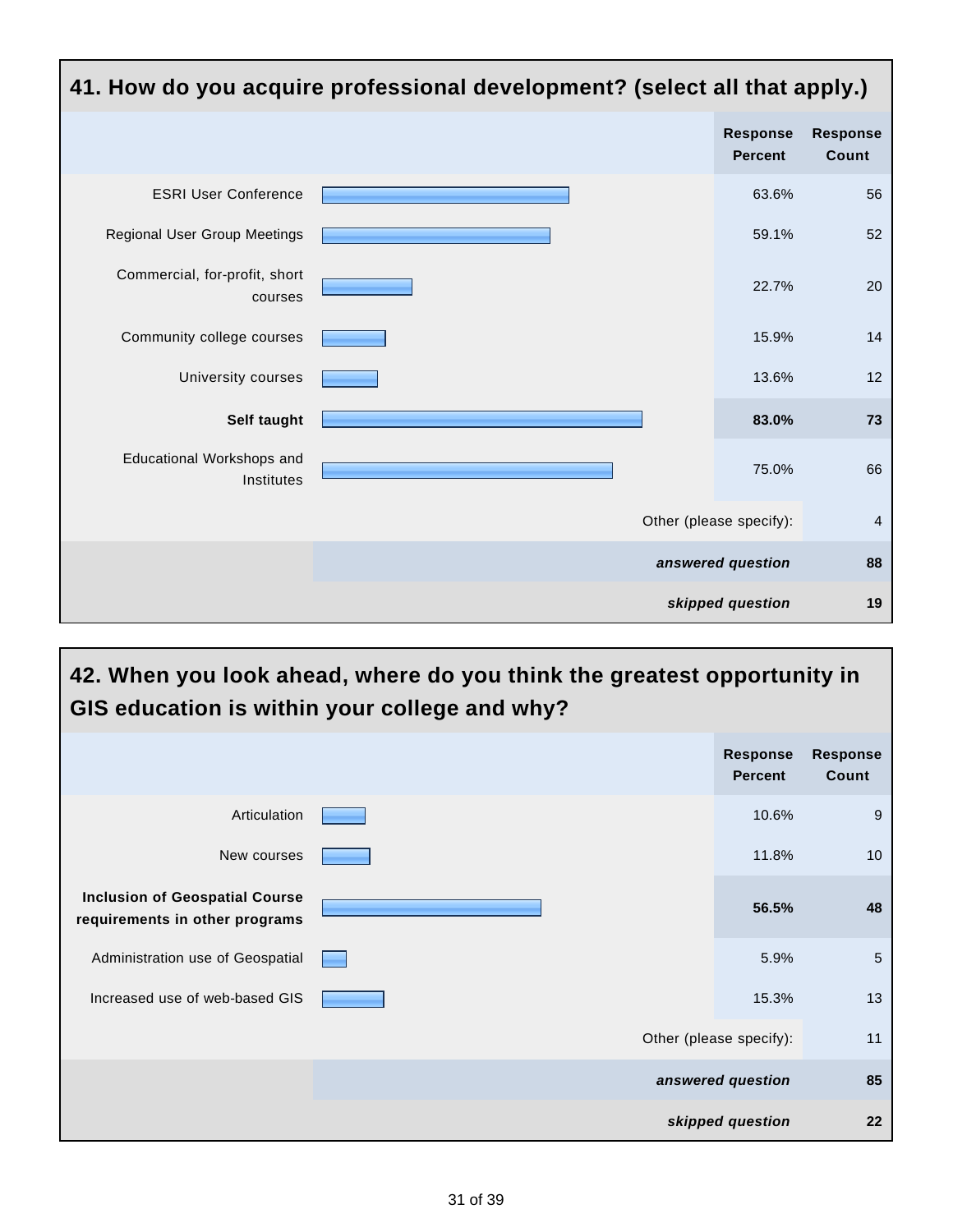

**44. Do you or others at your college have, or have you had, any National Science Foundation (NSF), Department of Labor (DOL) or other agency grants that focus on geospatial technology (GST)?**

|                                                                                | <b>Response</b><br><b>Percent</b> | <b>Response</b><br>Count |
|--------------------------------------------------------------------------------|-----------------------------------|--------------------------|
| Yes                                                                            | 38.4%                             | 33                       |
| <b>No</b>                                                                      | 55.8%                             | 48                       |
| Not sure                                                                       | 5.8%                              | $5\phantom{.0}$          |
| If yes, please give the titles, dates, and funding agencies for your projects. |                                   | 23                       |
|                                                                                | answered question                 | 86                       |
|                                                                                | skipped question                  | 21                       |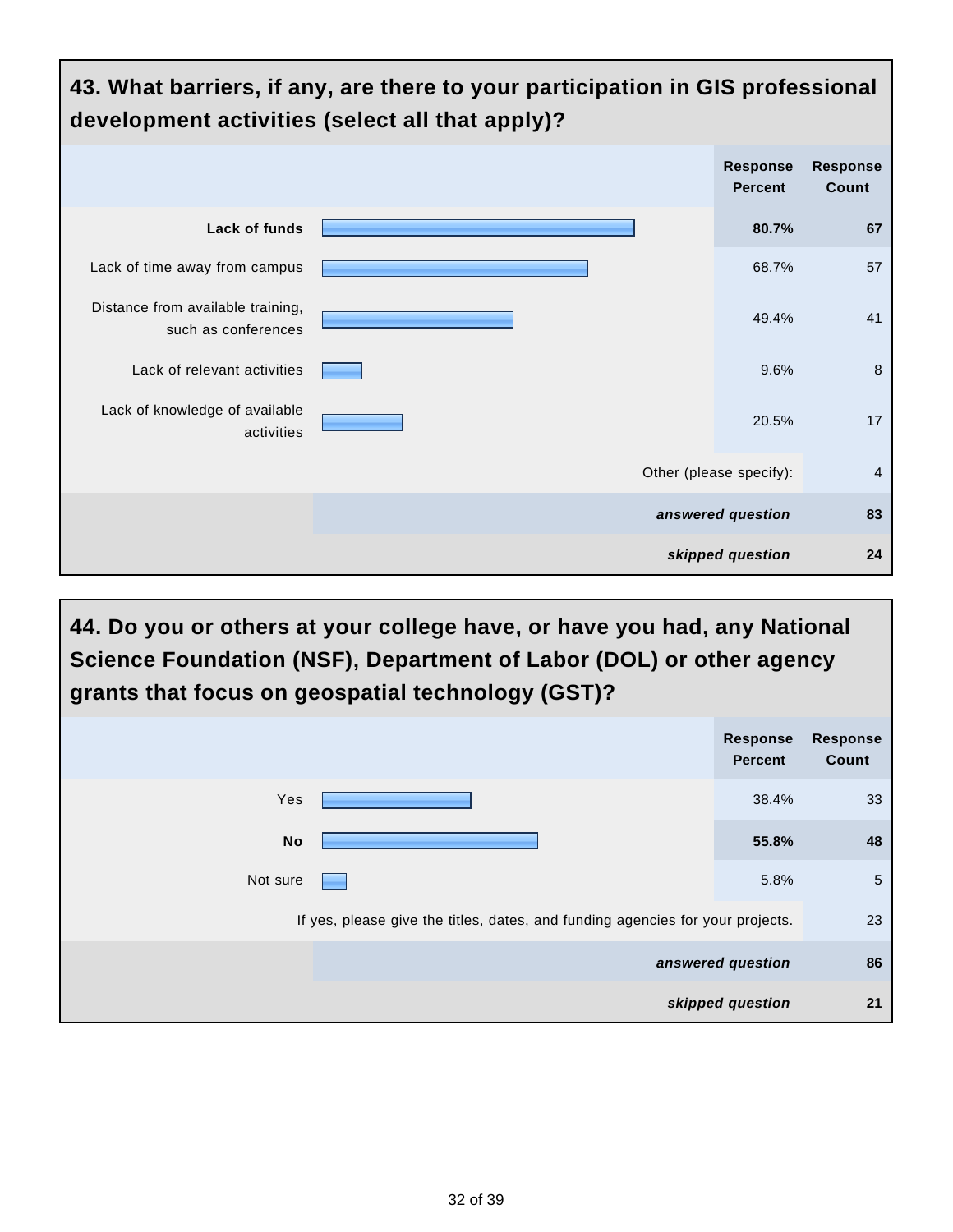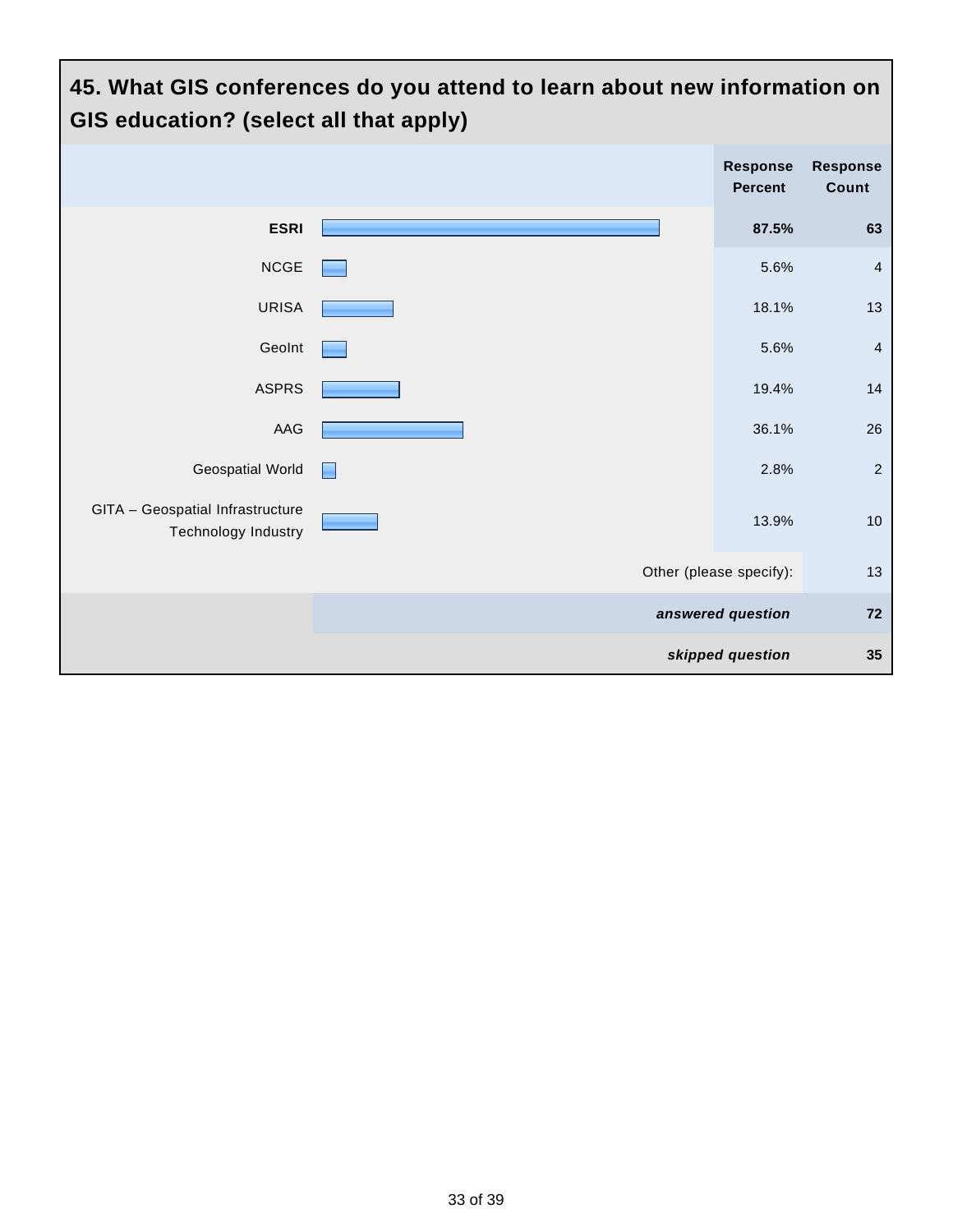## **46. What websites do you visit to learn about new information on GIS education? (select all that apply)**

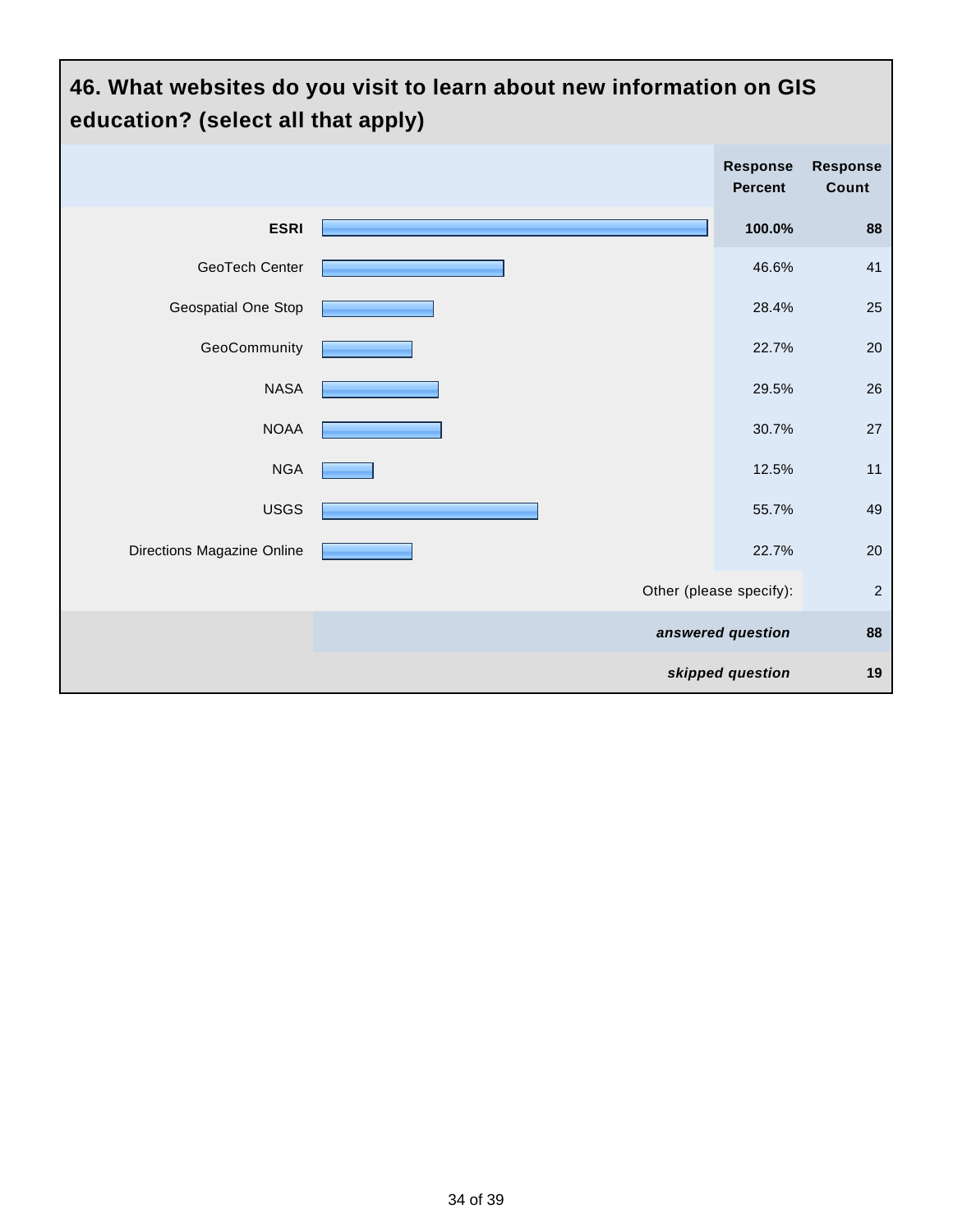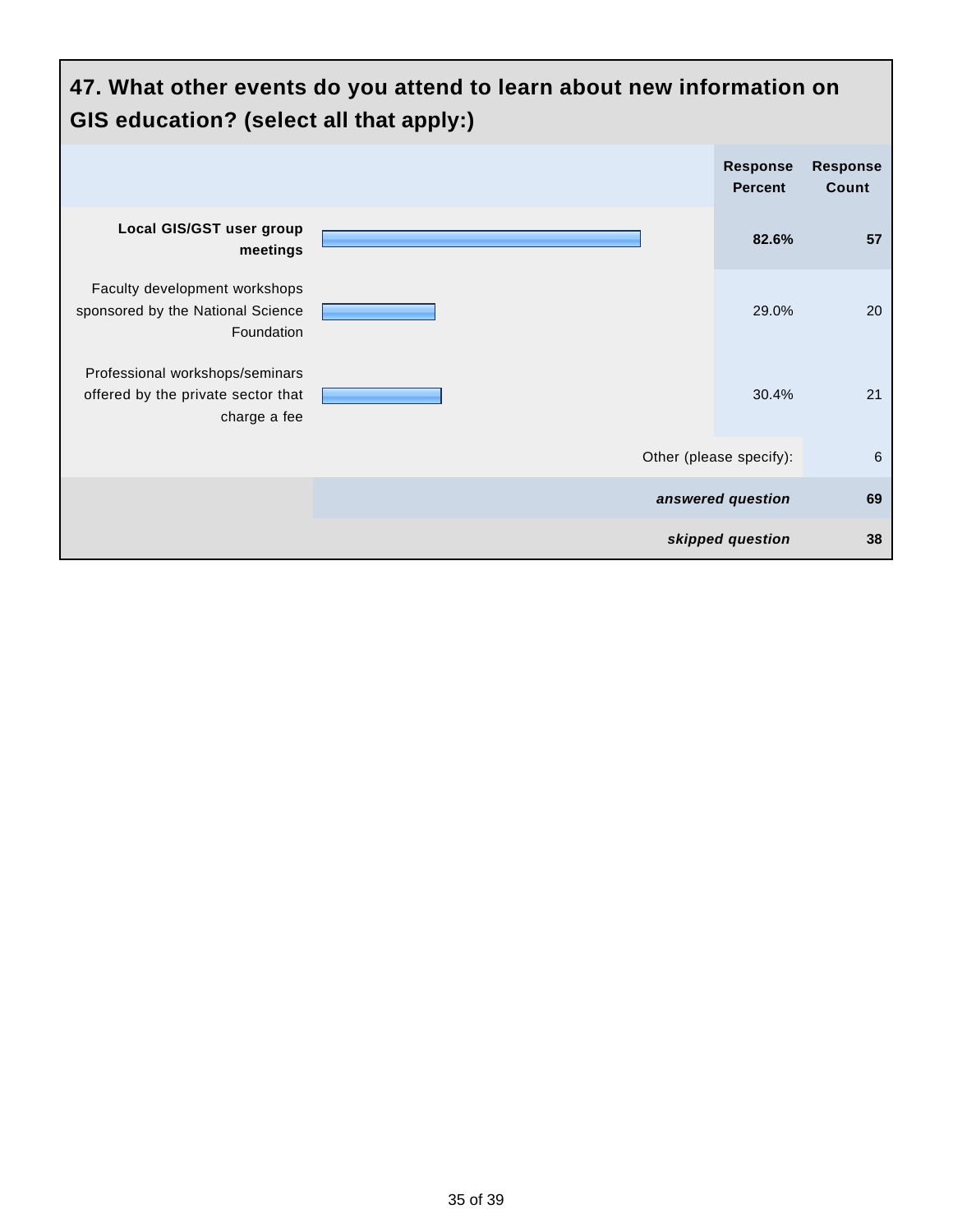#### **48. Rate the importance of the following GeoTech Center activities:**

|                                                                                                                 | <b>Not</b><br>Important | <b>Slightly</b><br>Important | <b>Undecided</b> | Important     | <b>Most</b><br>Important | Rating<br>Average | <b>Respons</b><br>Count |
|-----------------------------------------------------------------------------------------------------------------|-------------------------|------------------------------|------------------|---------------|--------------------------|-------------------|-------------------------|
| Develop new curriculum                                                                                          | $5.8\%$ (5)             | 11.6%<br>(10)                | $9.3\%$ (8)      | 52.3%<br>(45) | 20.9%<br>(18)            | 3.71              |                         |
| Disseminate existing curriculum                                                                                 | $3.5\%$ (3)             | $9.4\%$ (8)                  | $10.6\%$ (9)     | 50.6%<br>(43) | 25.9%<br>(22)            | 3.86              |                         |
| Promote the standardization of<br>curriculum by means of a<br>nationally recognized set of core<br>competencies | $5.8\%$ (5)             | 16.3%<br>(14)                | 16.3% (14)       | 34.9%<br>(30) | 26.7%<br>(23)            | 3.60              |                         |
| Distribute information on workforce<br>needs                                                                    | $0.0\%$ (0)             | 11.5%<br>(10)                | 11.5% (10)       | 49.4%<br>(43) | 27.6%<br>(24)            | 3.93              |                         |
| Share best practices in pedagogy                                                                                | $1.2\%$ (1)             | $10.5\%$ (9)                 | $10.5\%$ (9)     | 55.8%<br>(48) | 22.1%<br>(19)            | 3.87              |                         |
| Provide professional development<br>opportunities                                                               | $0.0\%$ (0)             | $10.6\%$ (9)                 | $8.2\%$ (7)      | 51.8%<br>(44) | 29.4%<br>(25)            | 4.00              |                         |
| Provide a framework for articulation<br>between 2 and 4-year institutions                                       | $4.7\%$ (4)             | $9.3\%$ (8)                  | 16.3% (14)       | 39.5%<br>(34) | 30.2%<br>(26)            | 3.81              |                         |
| Provide webinars on current topics<br>or software skills                                                        | $2.4\%$ (2)             | $10.6\%$ (9)                 | $9.4\%$ (8)      | 52.9%<br>(45) | 24.7%<br>(21)            | 3.87              |                         |
|                                                                                                                 |                         |                              |                  |               | Other (please specify):  |                   |                         |
|                                                                                                                 |                         |                              |                  |               | answered question        |                   |                         |
|                                                                                                                 |                         |                              |                  |               | skipped question         |                   |                         |

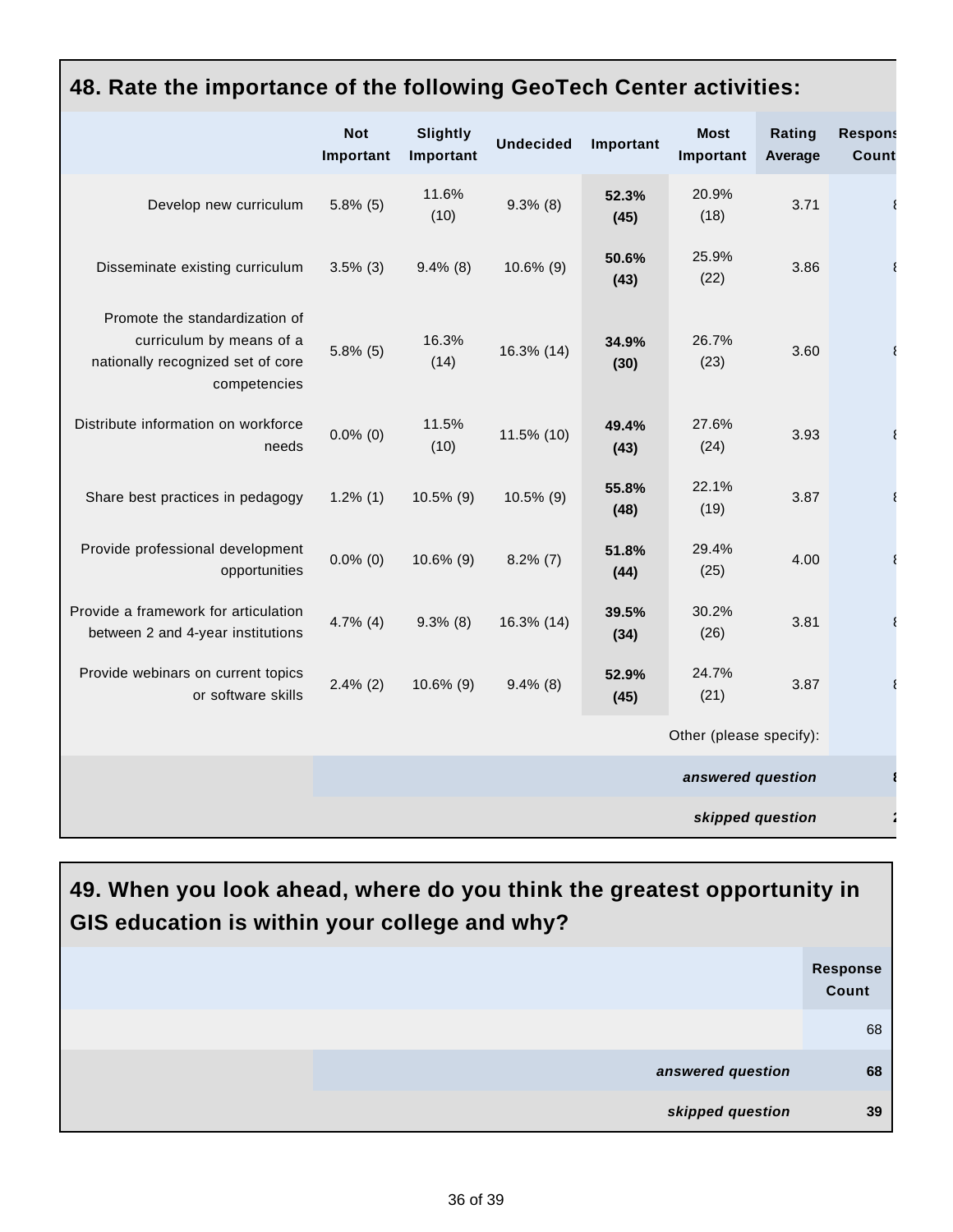

| 51. Are you aware of the new geospatial technology Standard Occupation<br>Codes (SOC) published by Dept. of Labor?<br>(http://online.onetcenter.org/find/quick?s=geospatial) |  |                                   |                          |
|------------------------------------------------------------------------------------------------------------------------------------------------------------------------------|--|-----------------------------------|--------------------------|
|                                                                                                                                                                              |  | <b>Response</b><br><b>Percent</b> | <b>Response</b><br>Count |
| Yes                                                                                                                                                                          |  | 36.0%                             | 32                       |
| <b>No</b>                                                                                                                                                                    |  | 64.0%                             | 57                       |
|                                                                                                                                                                              |  | Comment                           | 2                        |
|                                                                                                                                                                              |  | answered question                 | 89                       |
|                                                                                                                                                                              |  | skipped question                  | 18                       |

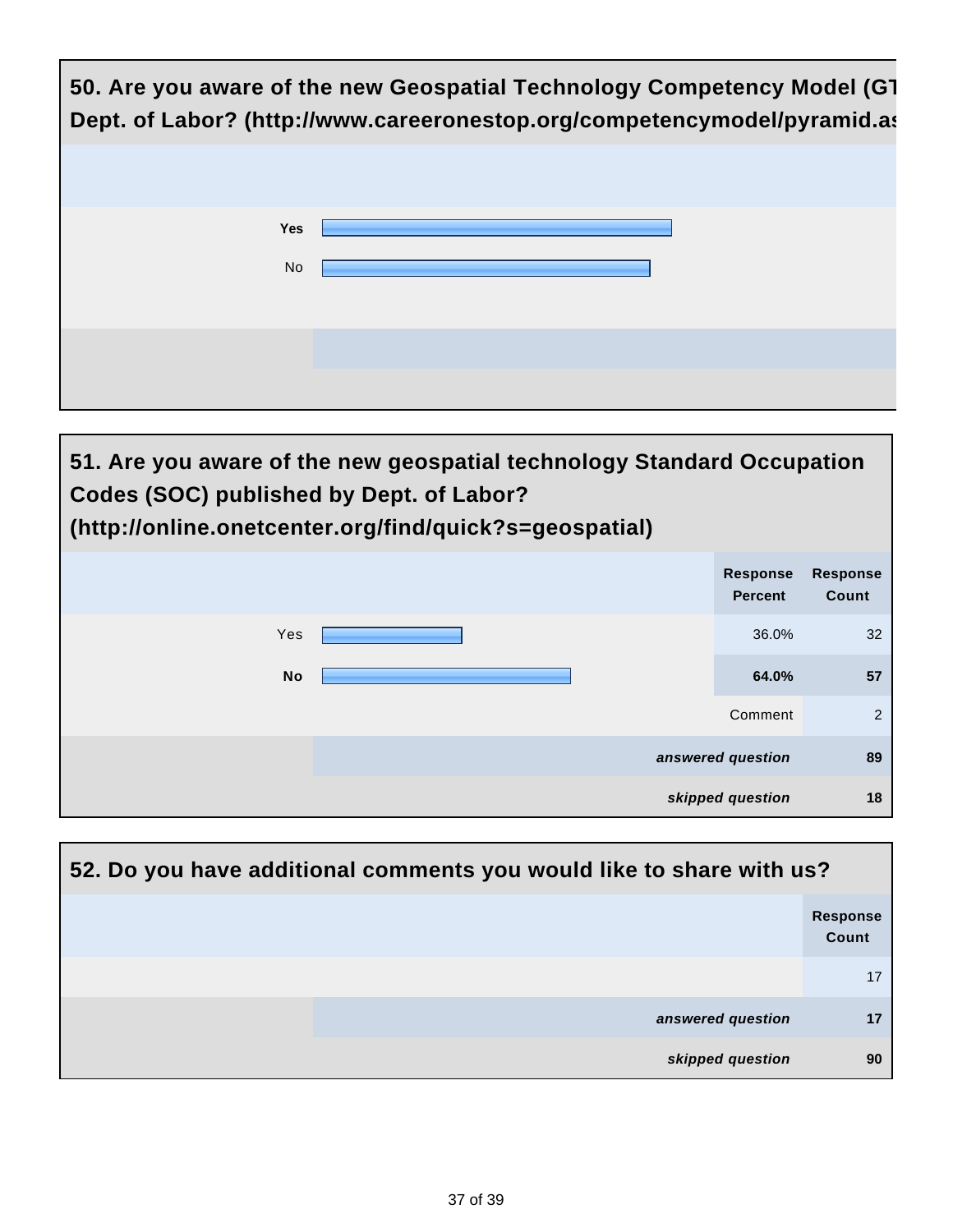

**54. URL for your geospatial program information (for adding to the national map).**

|                   | Response<br>Count |
|-------------------|-------------------|
|                   | 72                |
| answered question | 72                |
| skipped question  | 35                |